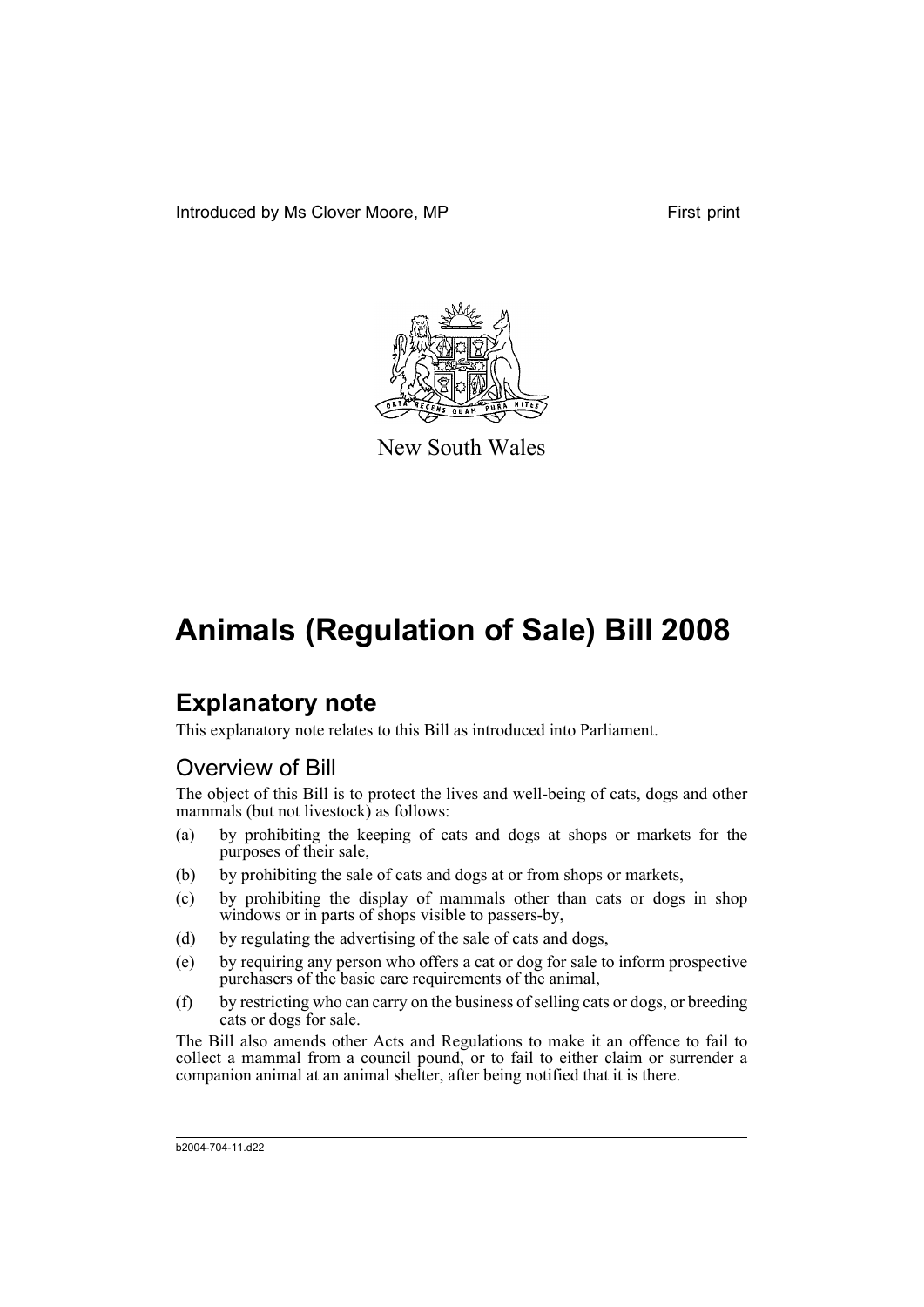Explanatory note

# Outline of provisions

# **Part 1 Preliminary**

**Clause 1** sets out the name (also called the short title) of the proposed Act.

**Clause 2** provides for the commencement of the proposed Act on a date that is 3 months after the date of assent, or on an earlier proclaimed date.

**Clause 3** states the object of the proposed Act, which is to protect the lives and well-being of dogs, cats and other mammals (but not livestock).

**Clause 4** defines certain words and expressions used in the proposed Act.

**Clause 5** provides that the proposed Act does not affect any provision of the *National Parks and Wildlife Act 1974*, the *Prevention of Cruelty to Animals Act 1979* or any other Act or statutory rule that regulates or prohibits the keeping or sale of a mammal.

# **Part 2 Regulation of sale of cats and dogs**

### **Division 1 Regulation of sale of cats and dogs at shops and markets**

**Clause 6** regulates the keeping of cats and dogs at shops or markets for the purpose of selling them.

**Clause 7** regulates the sale or offering for sale of cats and dogs at or from shops or markets.

**Clause 8** regulates the negotiation of the sale of cats and dogs at shops or markets.

### **Division 2 Provision of basic care information about cats and dogs**

**Clause 9** requires persons who display cats or dogs for sale, or cause or permit other persons to display cats or dogs for sale, to provide prospective purchasers with written prescribed basic care information, that is, with a written statement about the basic care requirements of the animals prescribed under proposed section 21.

**Clause 10** requires an authorised seller who sells a cat or dog, or a person who sells a cat or dog on behalf of an authorised seller, to provide the purchaser with written prescribed basic care information about the animal.

## **Division 3 Regulation of advertising of cats and dogs**

**Clause 11** regulates the advertising of the sale of cats and dogs at shops or markets and elsewhere.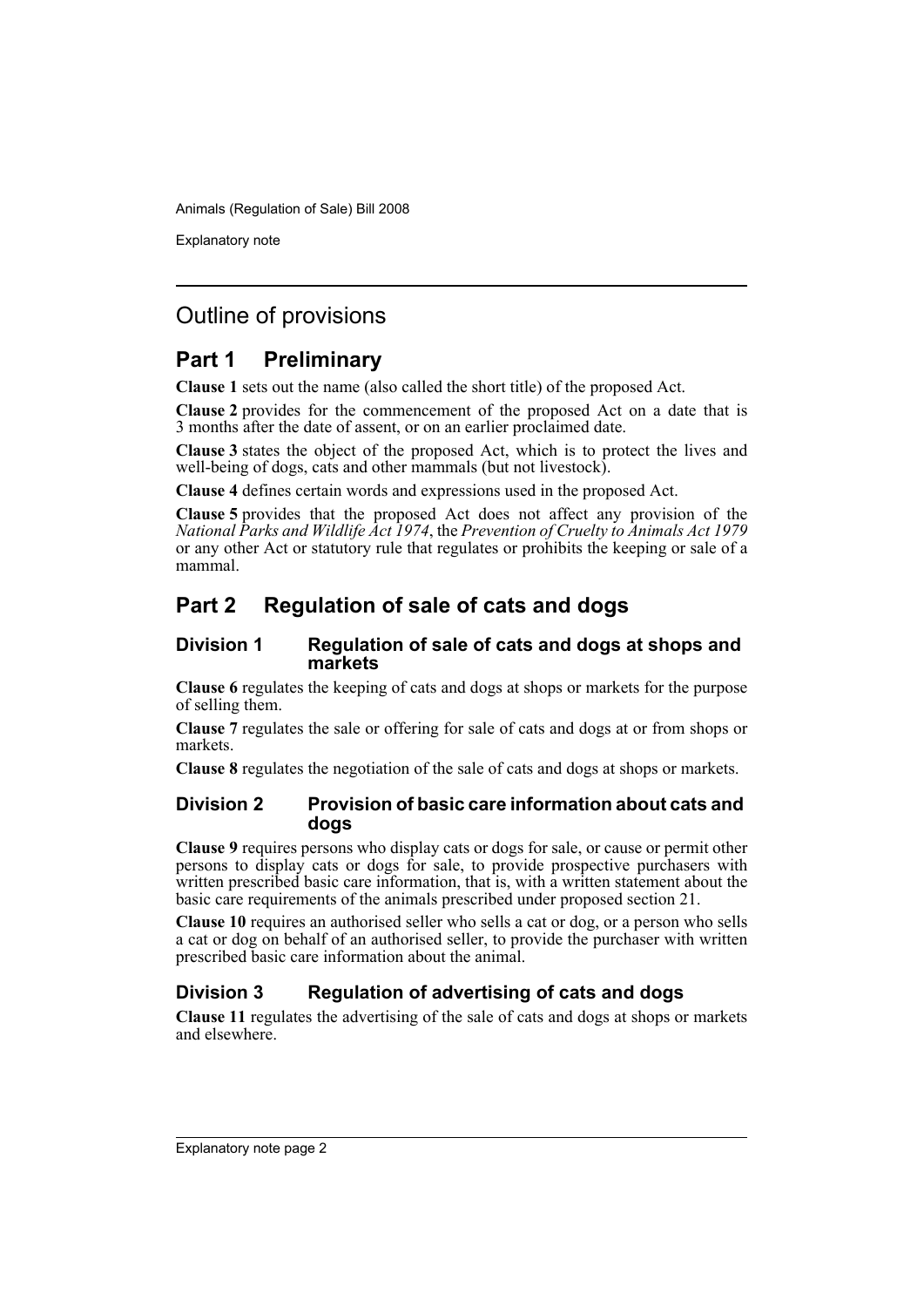Explanatory note

### **Division 4 Regulation of business of selling or breeding cats and dogs**

**Clause 12** prohibits the carrying on of the business of selling cats and dogs or breeding cats and dogs for sale. Neither of the prohibitions apply to a recognised breeder, and the prohibition on carrying on the business of selling animals does not apply to an approved animal shelter, a council pound, the practice of a veterinary practitioner or an approved animal welfare organisation.

## **Part 3 Regulation of sale of mammals other than cats and dogs**

**Clause 13** prohibits the display of mammals other than cats or dogs in shop windows or any other part of a shop that can easily be seen by a person outside the shop.

# **Part 4 Regulation of recognised breeders**

**Clause 14** provides for the regulations to prescribe standards that are required to be complied with by recognised breeders.

**Clause 15** makes it an offence for a recognised breeder to fail to comply with the prescribed standards.

**Clause 16** provides that an inspector under the *Prevention of Cruelty to Animals Act 1979* may exercise certain powers under that Act if the inspector believes on reasonable grounds that a recognised breeder has failed to comply with any of the standards prescribed by the regulations that apply to the breeder.

# **Part 5 Proceedings for offences**

**Clause 17** provides that offences under the proposed Act are to be dealt with summarily before a Local Court or by the Supreme Court in its summary jurisdiction.

**Clause 18** deals with offences by corporations.

**Clause 19** provides for the issue of penalty notices for offences under the proposed Act.

# **Part 6 Miscellaneous**

**Clause 20** provides for the making of regulations under the proposed Act.

**Clause 21** provides for the regulations to prescribe basic care information in relation to cats and dogs. The information will be required to cover such matters as the usual life-span of the animal, the minimum requirements for the humane shelter, accommodation, exercising and socialising of the animal and the costs associated with feeding, registering and keeping the animal and obtaining veterinary care for the animal.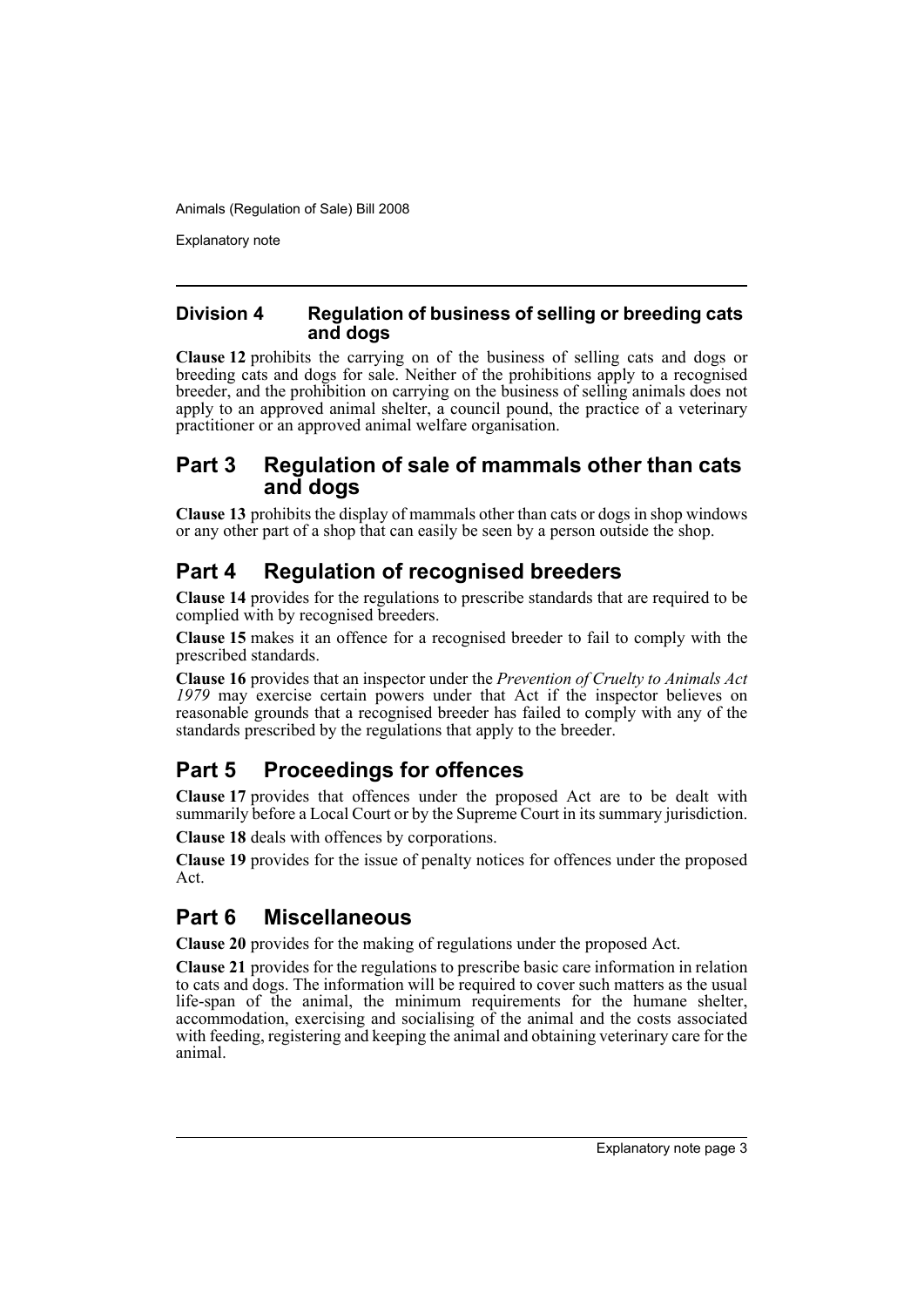Explanatory note

**Clause 22** provides that, in certain circumstances, there will be a presumption that a person carries on a business of selling cats, dogs or other mammals.

**Clause 23** provides that the proposed Act binds the Crown.

**Clause 24** gives effect to the amendments to Acts and regulations specified in Schedule 1.

**Clause 25** provides for the review of the proposed Act.

# **Schedule 1 Amendment of Acts and regulations**

**Schedule 1.1, 1.2 and 1.3** make amendments that are consequential on the fact that cats and dogs will no longer be permitted to be sold or kept for sale at pet shops or markets.

**Schedule 1.4** provides for the administration of penalty notices issued under the proposed Act to be carried out under the *Fines Act 1996*.

**Schedule 1.5** makes it an offence under the *Impounding Act 1993* for a person to fail to collect an impounded animal if the person is notified by an impounding authority that the animal has been impounded.

**Schedule 1.6 [1]** makes it clear that the prohibition on abandoning animals set out in section 11 of the *Prevention of Cruelty to Animals Act 1979* includes dumping animals.

**Schedule 1.6 [2]** makes it an offence under the *Prevention of Cruelty to Animals Act 1979* for a person to fail to claim or surrender an animal if the person is notified by the RSPCA, or another organisation that operates an animal shelter, that the animal has been taken or otherwise come into its possession.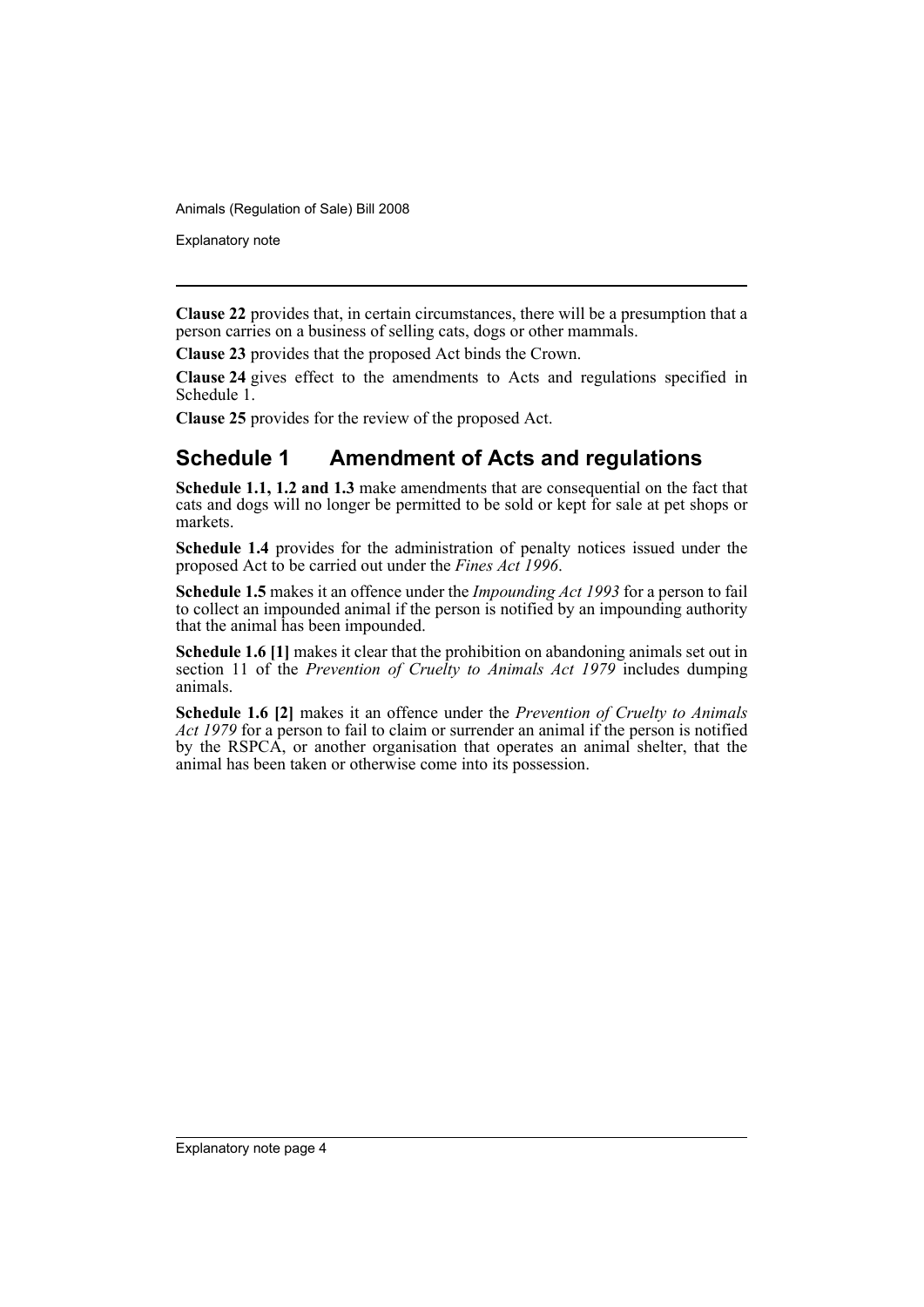Introduced by Ms Clover Moore, MP First print



New South Wales

# **Animals (Regulation of Sale) Bill 2008**

# **Contents**

| Part 1 | <b>Preliminary</b>                                                   |                                                                                                                                                     | Page                  |
|--------|----------------------------------------------------------------------|-----------------------------------------------------------------------------------------------------------------------------------------------------|-----------------------|
|        | Name of Act<br>1<br>2<br>3<br>Object of Act<br>Definitions<br>4<br>5 | Commencement<br>Act does not affect other prohibitions                                                                                              | 2<br>2<br>2<br>2<br>4 |
| Part 2 |                                                                      | Regulation of sale of cats and dogs                                                                                                                 |                       |
|        | Division 1                                                           | Regulation of sale of cats and dogs at shops<br>and markets                                                                                         |                       |
|        | 6<br>7<br>markets                                                    | Prohibition on keeping cats and dogs at shops or markets<br>for purpose of selling them<br>Prohibition on sale of cats and dogs at or from shops or | 5<br>5                |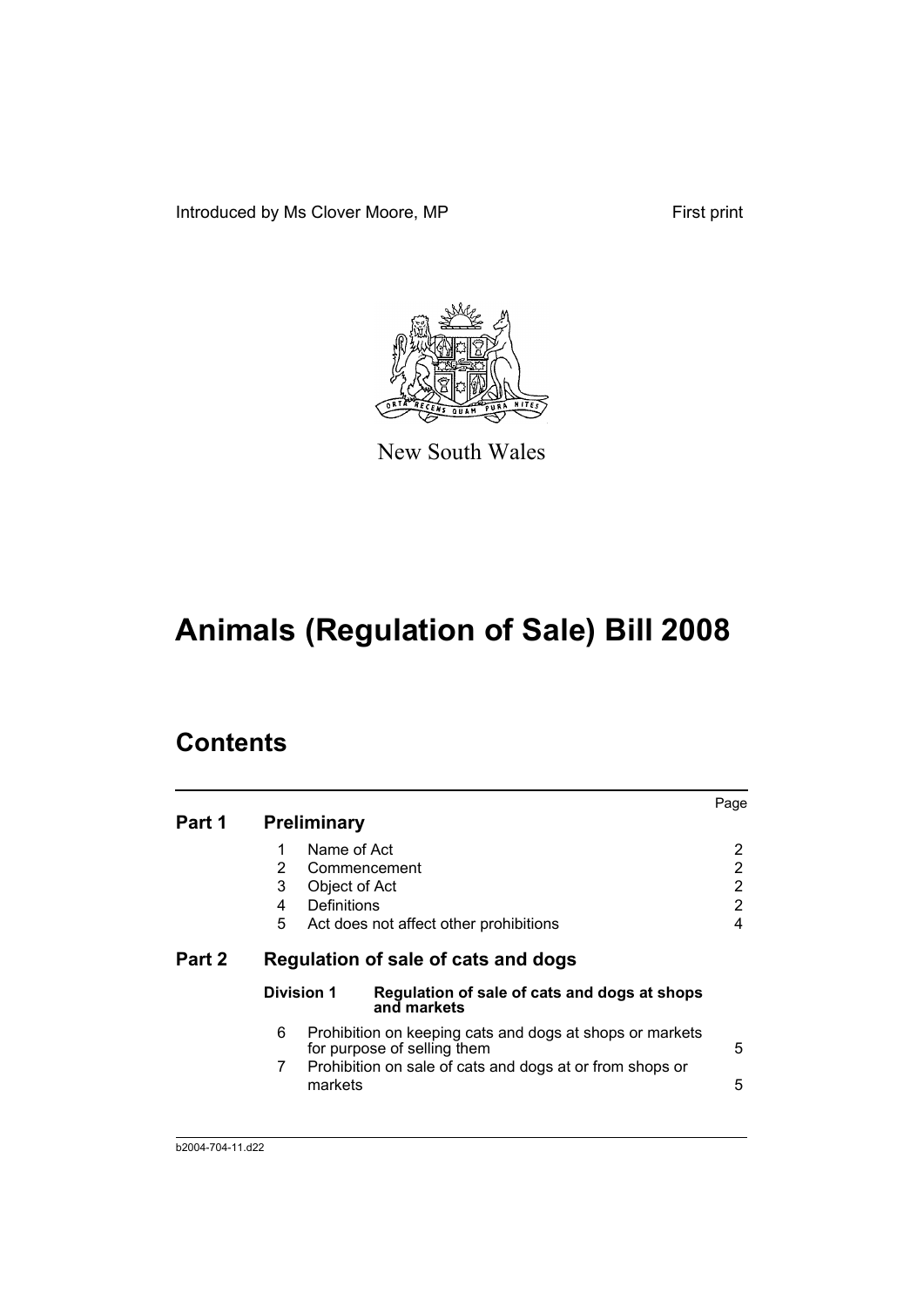Contents

|                   |                   |                      |                                                                                                         | Page     |
|-------------------|-------------------|----------------------|---------------------------------------------------------------------------------------------------------|----------|
|                   | 8                 | or markets           | Regulation of negotiation of sale of cats and dogs at shops                                             | 6        |
|                   |                   | <b>Division 2</b>    | Provision of basic care information about cats<br>and dogs                                              |          |
|                   | 9                 |                      | Basic care information to be provided when a cat or dog is<br>displayed for sale                        | 7        |
|                   | 10                |                      | Basic care information to be provided when a cat or dog is<br>sold by or on behalf of authorised seller | 7        |
|                   |                   | <b>Division 3</b>    | Regulation of advertising of cats and dogs                                                              |          |
|                   | 11                |                      | Regulation of advertising of the sale of cats and dogs                                                  | 7        |
|                   |                   | <b>Division 4</b>    | Regulation of business of selling or breeding cats<br>and dogs                                          |          |
|                   | $12 \overline{ }$ |                      | Prohibition on carrying on business of selling or breeding<br>cats and dogs for sale                    | 8        |
| Part 3            | dogs              |                      | Regulation of sale of mammals other than cats and                                                       |          |
|                   | 13                |                      | Prohibition on display of mammals in shop windows                                                       | 9        |
| Part 4            |                   |                      | <b>Regulation of recognised breeders</b>                                                                |          |
|                   | 14                |                      | Regulations may prescribe certain standards                                                             | 10       |
|                   | 15                | standards            | Recognised breeders must comply with prescribed                                                         | 10       |
|                   | 16                |                      | Powers of inspectors under Prevention of Cruelty to<br>Animals Act 1979                                 | 10       |
| Part 5            |                   |                      | <b>Proceedings for offences</b>                                                                         |          |
|                   | 17                |                      | Nature of proceedings for offences                                                                      | 11       |
|                   | 18                |                      | Offences by corporations                                                                                | 11<br>11 |
|                   | 19                | Penalty notices      |                                                                                                         |          |
| Part 6            |                   | Miscellaneous        |                                                                                                         |          |
|                   | 20                | Regulations          |                                                                                                         | 13       |
|                   | 21<br>22          |                      | Regulations may prescribe basic care information<br>Presumption that a person carries on a business     | 13<br>14 |
|                   | 23                |                      | Act to bind Crown                                                                                       | 14       |
|                   | 24                |                      | Amendment of Acts and regulations                                                                       | 14       |
|                   | 25                | <b>Review of Act</b> |                                                                                                         | 14       |
| <b>Schedule 1</b> |                   |                      | <b>Amendment of Acts and regulations</b>                                                                | 15       |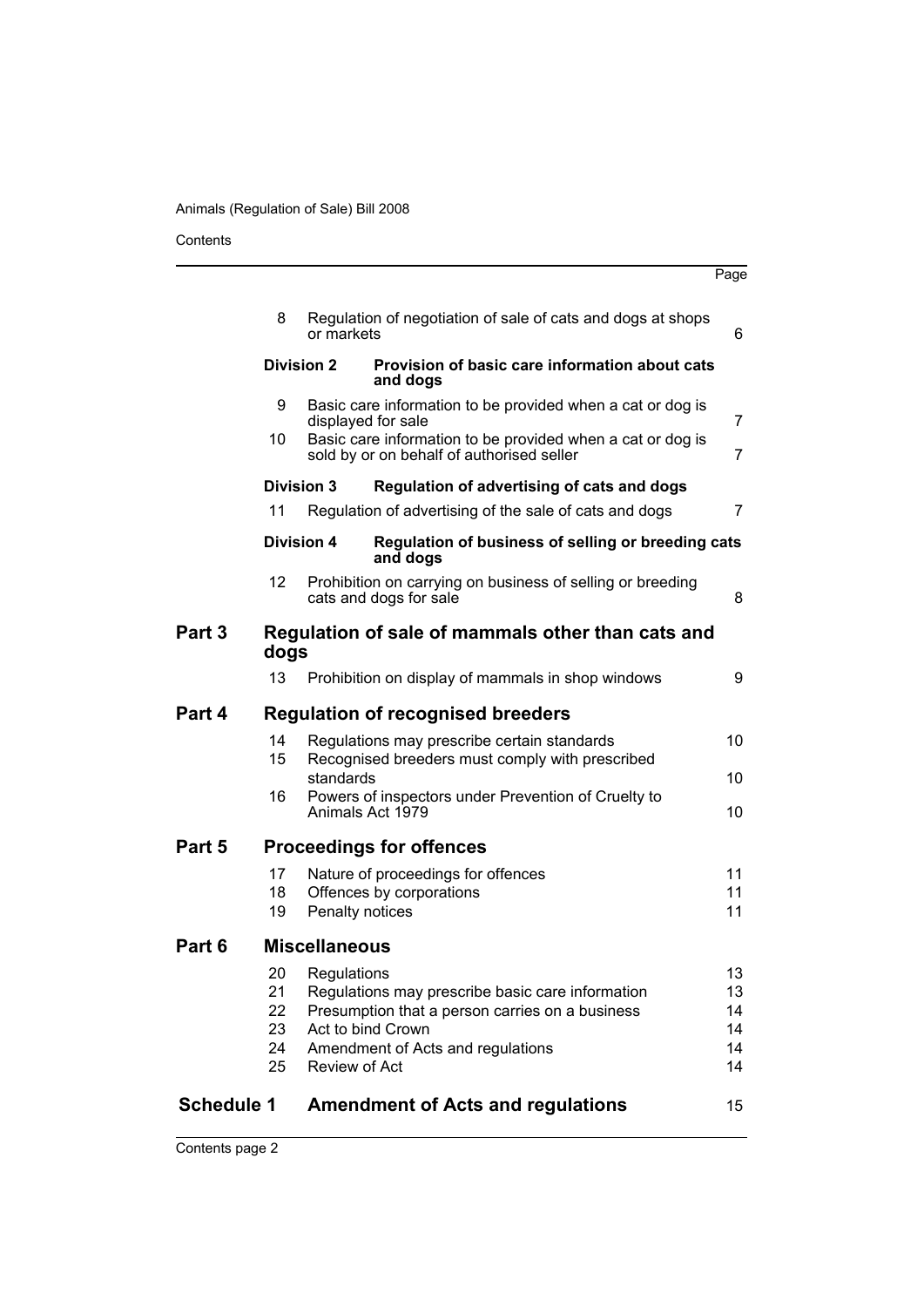

New South Wales

# **Animals (Regulation of Sale) Bill 2008**

No , 2008

# **A Bill for**

An Act to regulate the sale of certain animals; and for other purposes.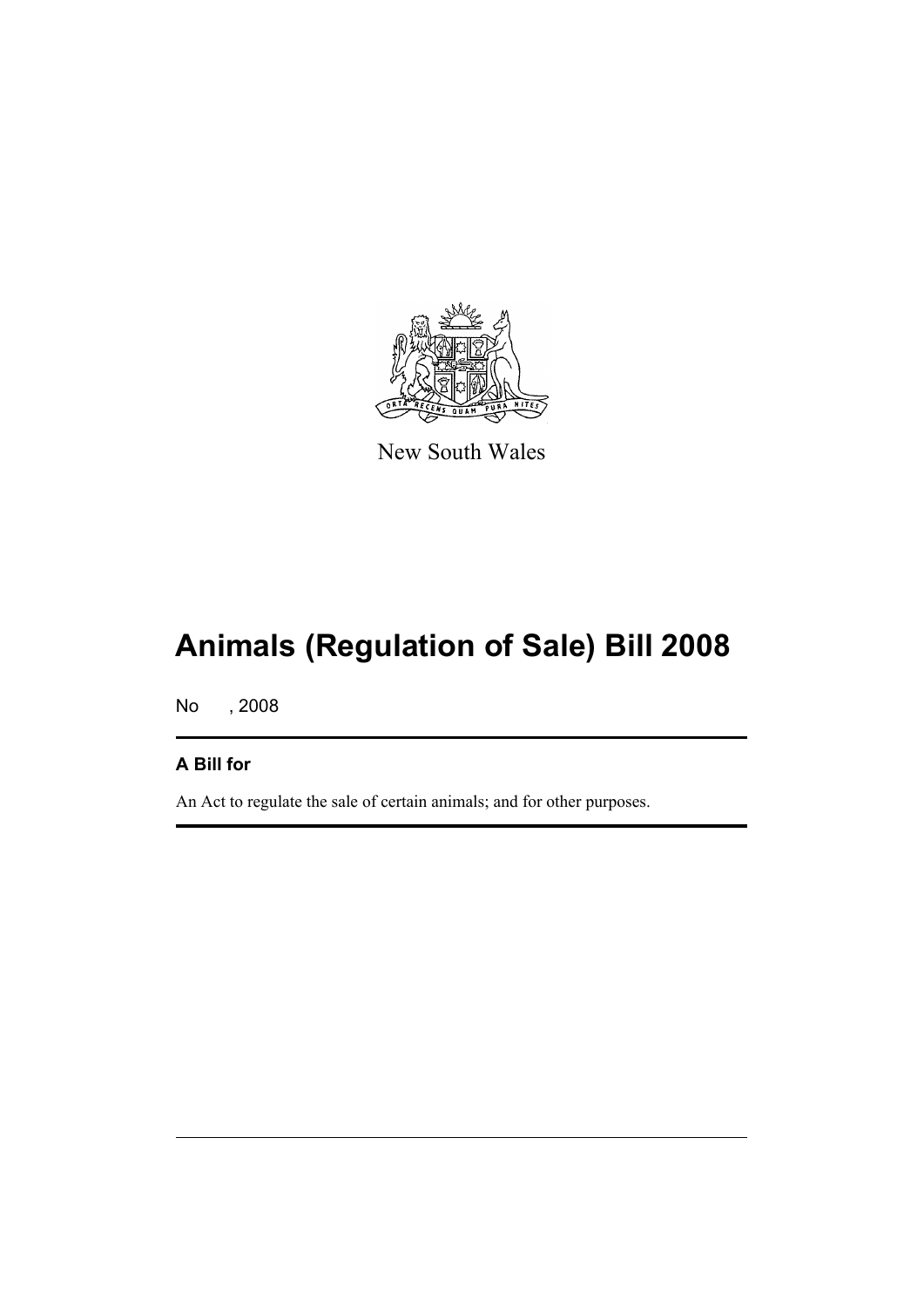### Clause 1 Animals (Regulation of Sale) Bill 2008

Part 1 Preliminary

<span id="page-7-4"></span><span id="page-7-3"></span><span id="page-7-2"></span><span id="page-7-1"></span><span id="page-7-0"></span>

| The Legislature of New South Wales enacts: |     |                      |                                                                                                                                   | $\mathbf{1}$        |
|--------------------------------------------|-----|----------------------|-----------------------------------------------------------------------------------------------------------------------------------|---------------------|
| <b>Preliminary</b><br>Part 1               |     |                      |                                                                                                                                   | $\overline{2}$      |
| 1                                          |     | <b>Name of Act</b>   |                                                                                                                                   | 3                   |
|                                            |     |                      | This Act is the Animals (Regulation of Sale) Act 2008.                                                                            | $\overline{4}$      |
| $\mathbf{2}$                               |     |                      | <b>Commencement</b>                                                                                                               | 5                   |
|                                            |     |                      | This Act commences on the date that is 3 months after the date of assent<br>to this Act, unless sooner commenced by proclamation. | 6<br>$\overline{7}$ |
| 3                                          |     | <b>Object of Act</b> |                                                                                                                                   | 8                   |
|                                            |     |                      | The object of this Act is to protect the lives and well-being of dogs, cats<br>and other mammals (but not livestock).             | 9<br>10             |
| 4                                          |     | <b>Definitions</b>   |                                                                                                                                   | 11                  |
|                                            | (1) |                      | In this Act:                                                                                                                      | 12                  |
|                                            |     |                      | <i>advertise</i> includes advertise by oral, visual, written or other means (for                                                  | 13                  |
|                                            |     |                      | example by means of cinema, video, radio, the Internet or television or                                                           | 14                  |
|                                            |     |                      | by means of promotional material such as club journals, brochures or                                                              | 15                  |
|                                            |     | flyers).             |                                                                                                                                   | 16                  |
|                                            |     |                      | <i>approved animal shelter</i> means each of the following:                                                                       | 17                  |
|                                            |     | (a)                  | any facility operated by an approved animal welfare organisation,                                                                 | 18                  |
|                                            |     | (b)                  | any other facility for the holding of lost, stray, abandoned or                                                                   | 19                  |
|                                            |     |                      | surrendered mammals that is operated by a non-profit<br>organisation and that is approved by the Minister.                        | 20<br>21            |
|                                            |     |                      | <i>approved animal welfare organisation</i> means each of the following:                                                          | 22                  |
|                                            |     | (a)                  | the Royal Society for the Prevention of Cruelty to Animals, New<br>South Wales,                                                   | 23<br>24            |
|                                            |     | (b)                  | the Animal Welfare League NSW,                                                                                                    | 25                  |
|                                            |     | (c)                  | the Cat Protection Society of NSW Inc.                                                                                            | 26                  |
|                                            |     | (d)                  | any other non-profit organisation that has among its objects the                                                                  | 27                  |
|                                            |     |                      | promotion of the welfare of, or the prevention of cruelty to,                                                                     | 28                  |
|                                            |     |                      | mammals (or any class of mammals), a charitable object or a                                                                       | 29                  |
|                                            |     |                      | benevolent object,                                                                                                                | 30                  |
|                                            |     | (e)                  | any other non-profit organisation that is approved by the<br>Minister.                                                            | 31                  |
|                                            |     |                      | <i>authorised seller</i> means each of the following:                                                                             | 32                  |
|                                            |     |                      |                                                                                                                                   | 33                  |
|                                            |     | (a)                  | the operator of an approved animal shelter,                                                                                       | 34                  |
|                                            |     | (b)                  | the operator of a council pound,                                                                                                  | 35                  |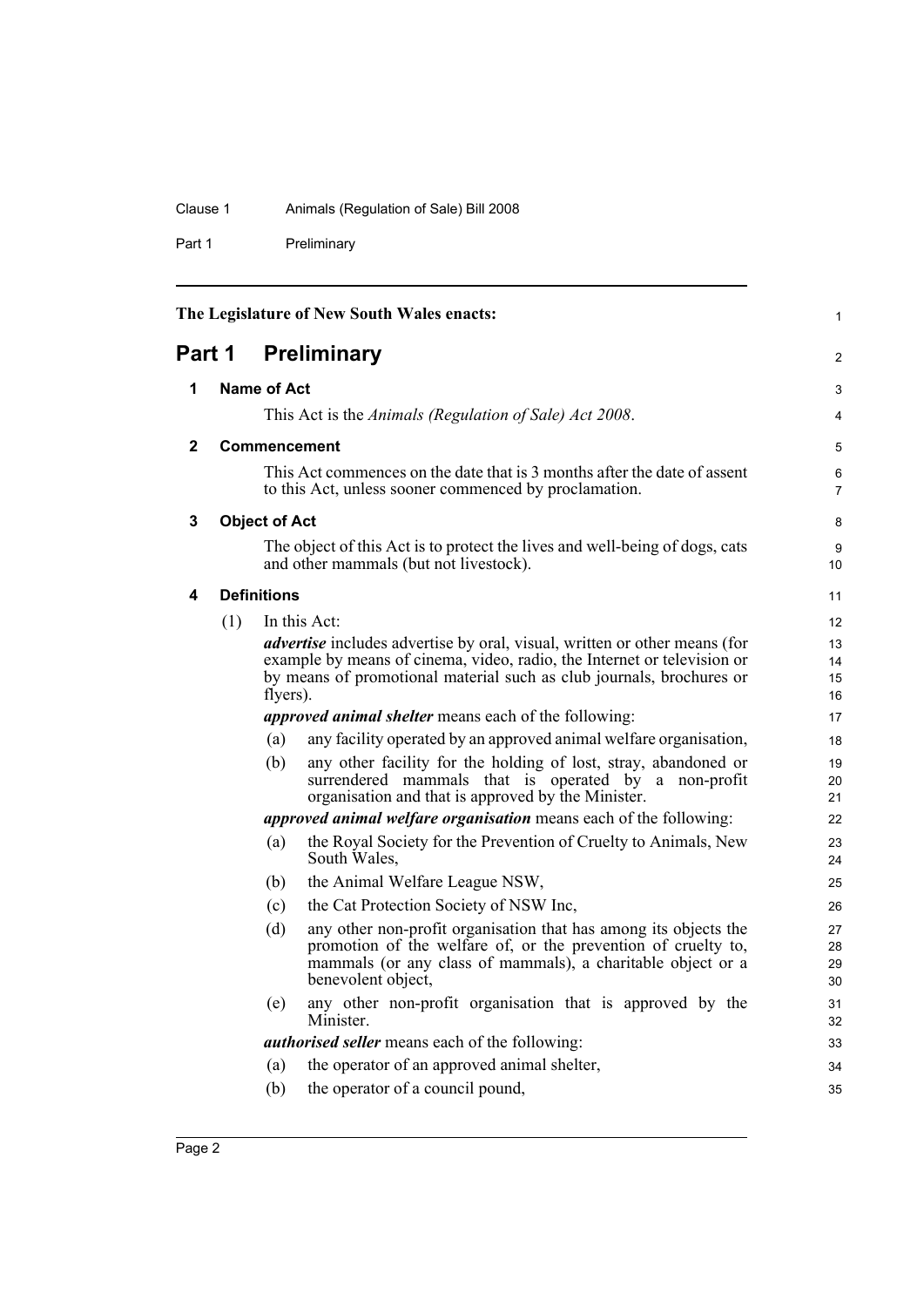Animals (Regulation of Sale) Bill 2008 Clause 4

| Preliminary<br>Part 1 | Alliniais (Regulation of Saic) Dill 2000 | Ulduot T |
|-----------------------|------------------------------------------|----------|
|                       |                                          |          |

| (c) | the operator of the practice of a veterinary practitioner, but only<br>in respect of the sale of surrendered or abandoned animals,                                                                                | 1<br>$\overline{2}$          |
|-----|-------------------------------------------------------------------------------------------------------------------------------------------------------------------------------------------------------------------|------------------------------|
| (d) | an approved animal welfare organisation,                                                                                                                                                                          | 3                            |
| (e) | a recognised breeder (but only in respect of those animals for<br>which the person is a recognised breeder).                                                                                                      | $\overline{\mathbf{4}}$<br>5 |
|     | cat means a live animal (of either sex, or desexed) of the species Felis<br>catus, whether or not domesticated.                                                                                                   | 6<br>$\overline{7}$          |
|     | <i>council pound</i> means:                                                                                                                                                                                       | 8                            |
| (a) | a public or private pound established by a local council under the<br><i>Impounding Act 1993</i> , or                                                                                                             | 9<br>10                      |
| (b) | any other place approved by a local council as a place for the<br>holding of animals seized under the <i>Companion Animals Act</i><br>1998.                                                                       | 11<br>12 <sup>2</sup><br>13  |
|     | <i>dog</i> means a live animal (of either sex, or desexed) of the species <i>Canis</i><br><i>familiaris</i> , whether or not domesticated.                                                                        | 14<br>15                     |
|     | exercise a function includes perform a duty.                                                                                                                                                                      | 16                           |
|     | <i>function</i> includes a power, authority or duty.                                                                                                                                                              | 17                           |
|     | <b>livestock</b> means any live cattle, horses, sheep, goats, swine, deer,<br>buffalo or alpacas.                                                                                                                 | 18<br>19                     |
|     | <i>mammal</i> means any live mammal (other than a human being).                                                                                                                                                   | 20                           |
|     | <i>market</i> includes:                                                                                                                                                                                           | 21                           |
| (a) | any fair, and                                                                                                                                                                                                     | 22                           |
| (b) | any similar event to a market or fair, and                                                                                                                                                                        | 23                           |
| (c) | any booth or stall at any market, fair or similar event.                                                                                                                                                          | 24                           |
|     | <i>prescribed basic care information</i> , in relation to a cat, dog or other<br>mammal, means the information about the basic care requirements of<br>the animal prescribed by the regulations under section 21. | 25<br>26<br>27               |
|     | recognised breeder:                                                                                                                                                                                               | 28                           |
| (a) | for dogs—means a member of the Royal NSW Canine Council<br>Ltd or any other body recognised by the Minister by order<br>published in the Gazette, or                                                              | 29<br>30<br>31               |
| (b) | for cats—means a member of the NSW Cat Fanciers Association<br>Inc or Waratah State Cat Alliance Inc or any other body<br>recognised by the Minister by order published in the Gazette.                           | 32<br>33<br>34               |
|     |                                                                                                                                                                                                                   |                              |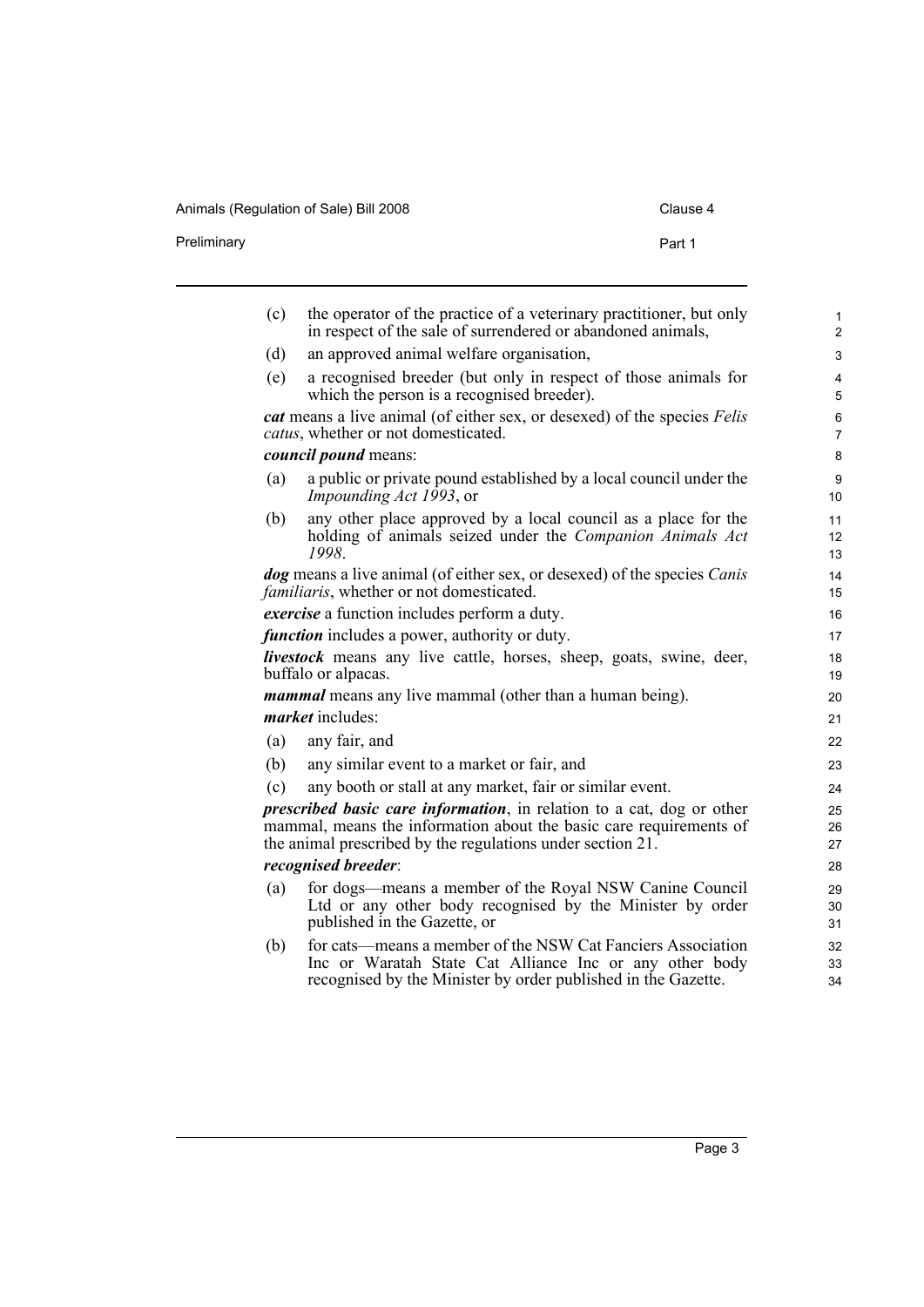#### Clause 5 Animals (Regulation of Sale) Bill 2008

Part 1 Preliminary

*sell* means to transfer ownership by any means (whether or not for consideration or sufficient consideration) and includes:

- (a) to transfer ownership by gift or exchange, and
- (b) agree to sell.

**Note.** This will include the sale of an animal for an amount that represents only cost recovery for the seller, for example, recovery of the cost of caring for, desexing and microchipping the animal.

*shop* means any premises, vehicle or boat used wholly or predominantly for the retail sale of goods or animals, or in or at which goods or animals are sold or exposed or offered for sale by retail on more than one occasion, but does not include any of the following:

- (a) an approved animal shelter,
- (b) a council pound,
- (c) the practice of a veterinary practitioner, in respect of the display, sale or advertising of surrendered or abandoned animals kept at the practice,
- (d) the residential premises of a recognised breeder for the mammal displayed, sold or advertised,
- (e) a shop at a market.

*working dog* means a dog used, or intended to be used, primarily for the purpose of droving, tending, working or protecting livestock, and includes a dog being trained as a working dog.

(2) Notes included in this Act do not form part of this Act.

#### <span id="page-9-0"></span>**5 Act does not affect other prohibitions**

This Act does not affect any provision of the *National Parks and Wildlife Act 1974*, the *Prevention of Cruelty to Animals Act 1979* or any other Act or statutory rule that regulates or prohibits the keeping or sale of a mammal.

**Note.** This Act regulates the keeping and sale of mammals. The *National Parks and Wildlife Act 1974* prohibits the selling of certain fauna. This Act does not affect that prohibition.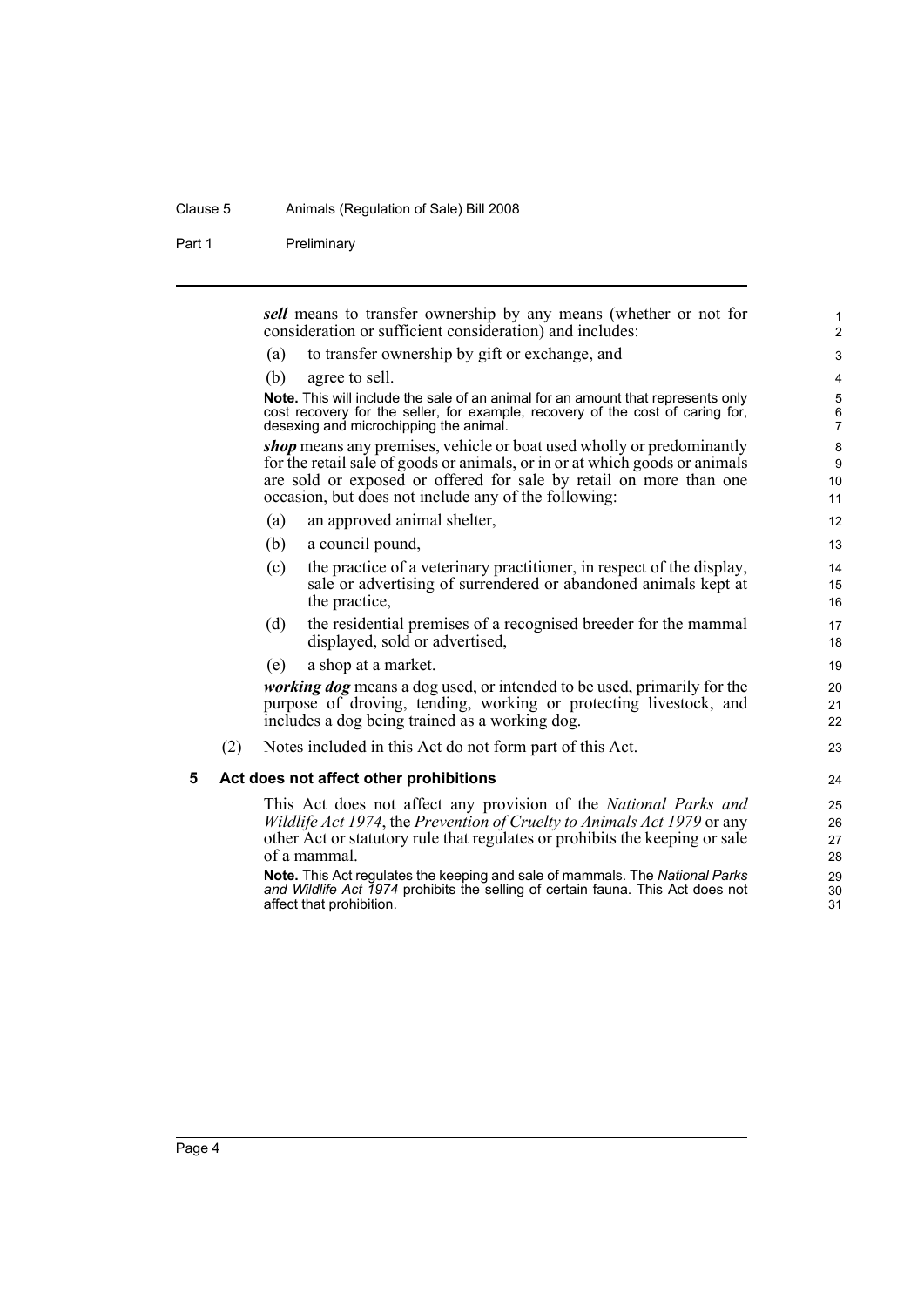| Animals (Regulation of Sale) Bill 2008 | Clause 6 |
|----------------------------------------|----------|
| Regulation of sale of cats and dogs    | Part 2   |

<span id="page-10-3"></span><span id="page-10-2"></span><span id="page-10-1"></span><span id="page-10-0"></span>

| Part 2 |                                                                                  | Regulation of sale of cats and dogs                                                                                                                                                                                                                                                                                         | 1                                   |
|--------|----------------------------------------------------------------------------------|-----------------------------------------------------------------------------------------------------------------------------------------------------------------------------------------------------------------------------------------------------------------------------------------------------------------------------|-------------------------------------|
|        | <b>Division 1</b><br>Regulation of sale of cats and dogs at shops and<br>markets |                                                                                                                                                                                                                                                                                                                             |                                     |
| 6      |                                                                                  | Prohibition on keeping cats and dogs at shops or markets for purpose<br>of selling them                                                                                                                                                                                                                                     | 4<br>5                              |
|        | (1)                                                                              | A person must not keep a cat or dog at a shop or market, or cause or<br>permit another person to keep a cat or dog at a shop or market, either<br>permanently or temporarily, for the purpose of selling the cat or dog.<br>Maximum penalty: 200 penalty units for a corporation and 40 penalty<br>units for an individual. | 6<br>$\overline{7}$<br>8<br>9<br>10 |
|        | (2)                                                                              | A person does not commit an offence under this section if:                                                                                                                                                                                                                                                                  | 11                                  |
|        |                                                                                  | the cat or dog is kept at the shop or market on behalf of an<br>(a)<br>approved animal welfare organisation or the operator of an<br>approved animal shelter, and                                                                                                                                                           | 12<br>13<br>14                      |
|        |                                                                                  | the cat or dog is not left unattended at the shop or market, and<br>(b)                                                                                                                                                                                                                                                     | 15                                  |
|        |                                                                                  | the cat or dog is not kept at the shop or market overnight.<br>(c)                                                                                                                                                                                                                                                          | 16                                  |
|        | (3)                                                                              | This section does not apply to the keeping of a working dog at a market<br>for the purpose of selling it by a person whose principal occupation is<br>primary production and who is not in the business of selling dogs.                                                                                                    | 17<br>18<br>19                      |
| 7      |                                                                                  | Prohibition on sale of cats and dogs at or from shops or markets                                                                                                                                                                                                                                                            | 20                                  |
|        | (1)                                                                              | A person must not offer for sale or sell a cat or dog at or from a shop or<br>market.<br>Maximum penalty: 250 penalty units for a corporation and 50 penalty<br>units for an individual.                                                                                                                                    | 21<br>22<br>23<br>24                |
|        | (2)                                                                              | A person must not cause or permit another person to offer for sale or sell<br>a cat or dog at or from a shop or market.<br>Maximum penalty: 250 penalty units for a corporation and 50 penalty<br>units for an individual.                                                                                                  | 25<br>26<br>27<br>28                |
|        | (3)                                                                              | A person does not commit an offence under this section in relation to<br>the offering of a cat or dog for sale at or from a shop or market if:                                                                                                                                                                              | 29<br>30                            |
|        |                                                                                  | the cat or dog is offered for sale on behalf of an approved animal<br>(a)<br>welfare organisation or the operator of an approved animal<br>shelter, and                                                                                                                                                                     | 31<br>32<br>33                      |
|        |                                                                                  | the cat or dog is not left unattended at the shop or market, and<br>(b)                                                                                                                                                                                                                                                     | 34                                  |
|        |                                                                                  | the cat or dog is not kept at the shop or market overnight.<br>(c)<br>Note. The exception in subsection (3) does not authorise the sale of the cat or<br>dog at the shop or market.                                                                                                                                         | 35<br>36<br>37                      |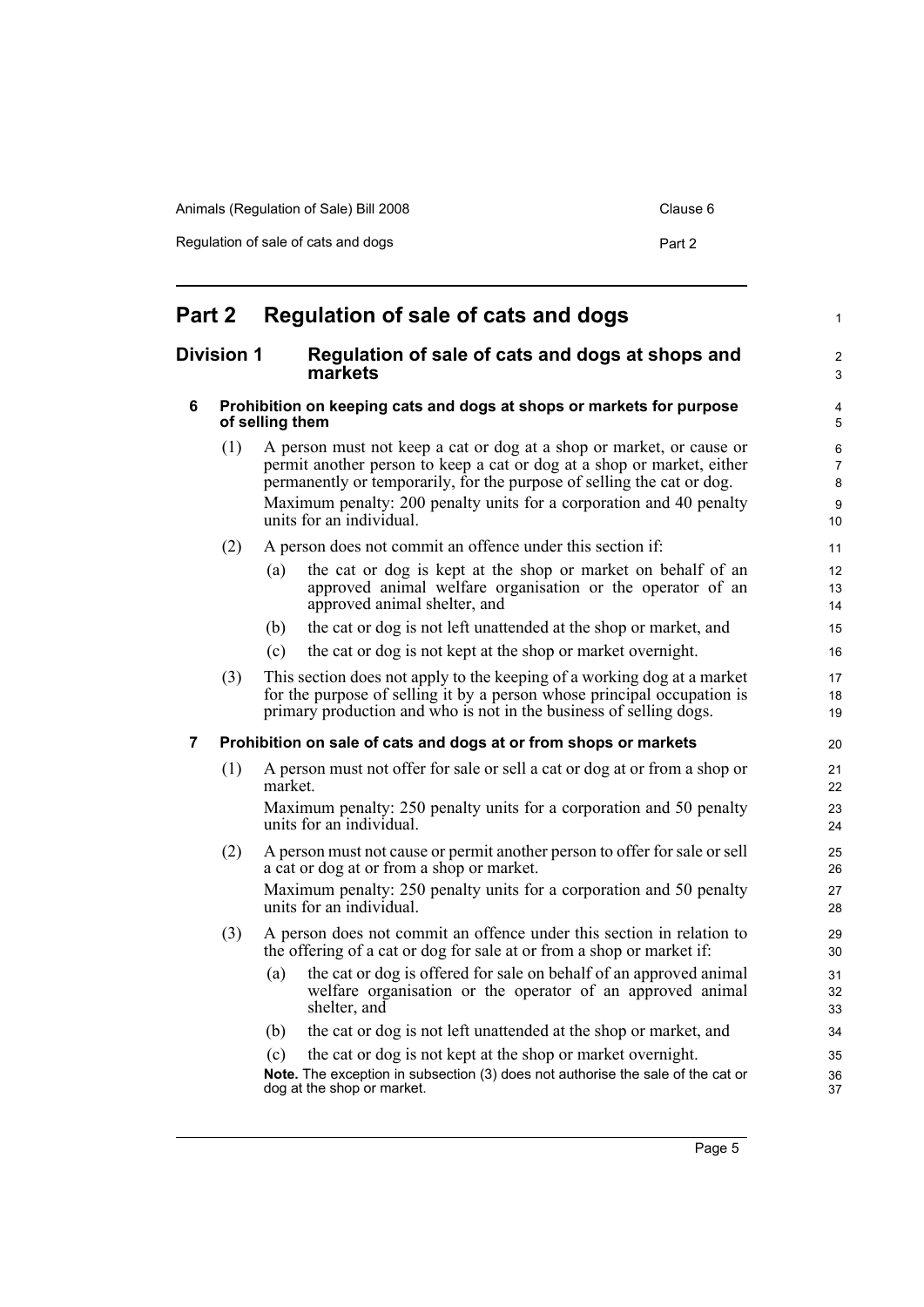### Clause 8 Animals (Regulation of Sale) Bill 2008

Part 2 Regulation of sale of cats and dogs

<span id="page-11-0"></span>

|   | (4) |     | This section does not apply:                                                                                                                                                                                                                                                                                           | 1                                                      |
|---|-----|-----|------------------------------------------------------------------------------------------------------------------------------------------------------------------------------------------------------------------------------------------------------------------------------------------------------------------------|--------------------------------------------------------|
|   |     | (a) | to the offering for sale of a working dog at a market by a person<br>whose principal occupation is primary production and who is not<br>in the business of selling dogs, but only if:<br>(i)<br>the offer makes it clear that the dog is being sold as a                                                               | $\boldsymbol{2}$<br>3<br>$\overline{4}$<br>$\mathbf 5$ |
|   |     |     | working dog, and                                                                                                                                                                                                                                                                                                       | 6                                                      |
|   |     |     | the proposed seller's Australian Business Number is<br>(ii)<br>prominently displayed at the place the offer is made, or                                                                                                                                                                                                | $\overline{7}$<br>8                                    |
|   |     | (b) | to the sale of a working dog at a market by a person whose<br>principal occupation is primary production and who is not in the<br>business of selling dogs.                                                                                                                                                            | $\boldsymbol{9}$<br>10<br>11                           |
| 8 |     |     | Regulation of negotiation of sale of cats and dogs at shops or markets                                                                                                                                                                                                                                                 | 12                                                     |
|   | (1) |     | A person must not, at a shop or market, act or offer to act, as an<br>intermediary to negotiate, obtain or otherwise assist with the sale to<br>another person <i>(the customer)</i> of a cat or dog unless:                                                                                                           | 13<br>14<br>15                                         |
|   |     | (a) | the sale will be by or on behalf of an authorised seller, and                                                                                                                                                                                                                                                          | 16                                                     |
|   |     | (b) | the person provides the customer with a written statement of the<br>prescribed basic care information for the cat or dog, before or as<br>soon as practicable after the person offers or begins to act as<br>intermediary on the sale.                                                                                 | 17<br>18<br>19<br>20                                   |
|   |     |     | Maximum penalty: 250 penalty units for a corporation and 50 penalty<br>units for an individual.                                                                                                                                                                                                                        | 21<br>22                                               |
|   | (2) |     | A person must not demand or accept payment of a fee or reward for or<br>in connection with acting as an intermediary at a shop or market to<br>negotiate, obtain or otherwise assist with the sale of a cat or dog.<br>Maximum penalty: 250 penalty units for a corporation and 50 penalty<br>units for an individual. | 23<br>24<br>25<br>26<br>27                             |
|   | (3) |     | This section does not apply to a person's acting or offering to act at a<br>market as an intermediary in respect of the sale of a working dog by a<br>person whose principal occupation is primary production and who is not<br>in the business of selling dogs, but only if:                                          | 28<br>29<br>30<br>31                                   |
|   |     | (a) | it is made clear that the dog is being sold as a working dog, and                                                                                                                                                                                                                                                      | 32                                                     |
|   |     | (b) | the proposed seller's Australian Business Number is prominently<br>displayed at the market or provided to the customer.                                                                                                                                                                                                | 33<br>34                                               |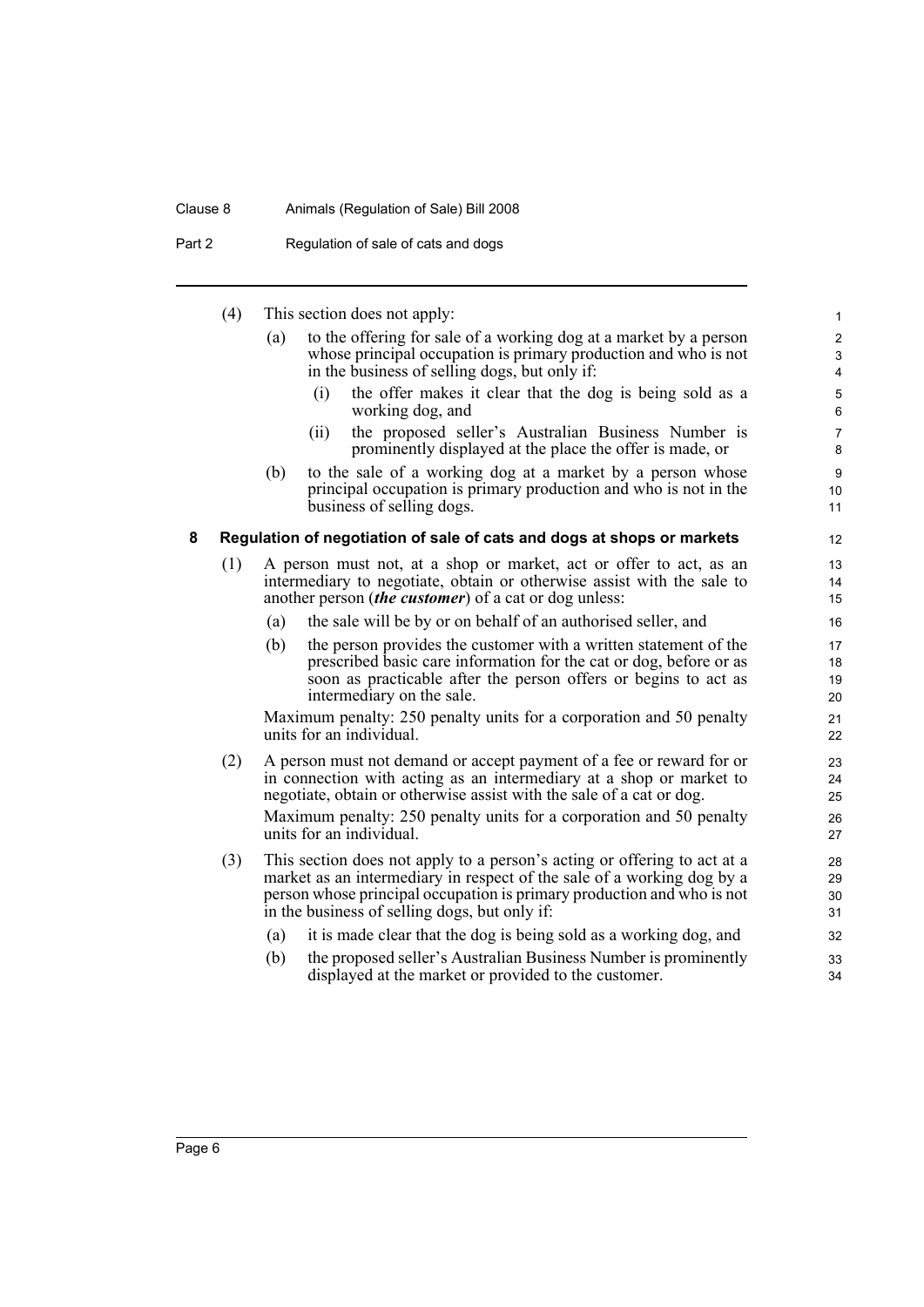| Animals (Regulation of Sale) Bill 2008 | Clause 9 |
|----------------------------------------|----------|
| Regulation of sale of cats and dogs    | Part 2   |

<span id="page-12-4"></span><span id="page-12-3"></span><span id="page-12-2"></span><span id="page-12-1"></span><span id="page-12-0"></span>

| <b>Division 2</b> |                   | Provision of basic care information about cats and<br>dogs                                                                                                                                                                                                                                           | $\mathbf{1}$<br>$\mathbf{2}$ |
|-------------------|-------------------|------------------------------------------------------------------------------------------------------------------------------------------------------------------------------------------------------------------------------------------------------------------------------------------------------|------------------------------|
| 9                 | sale              | Basic care information to be provided when a cat or dog is displayed for                                                                                                                                                                                                                             | 3<br>$\overline{4}$          |
|                   | (1)               | A person must not display a cat or dog for sale, or cause or permit a<br>person to display a cat or dog for sale, unless:                                                                                                                                                                            | $\overline{5}$<br>6          |
|                   |                   | there is displayed with the animal a sign that includes a statement<br>(a)<br>to the effect that the prescribed basic care information for the<br>animal is available on request, and                                                                                                                | $\overline{7}$<br>8<br>9     |
|                   |                   | a written statement of the prescribed basic care information for<br>(b)<br>the animal is made available at the point of display for perusal by<br>any person on request while the animal is displayed for sale.                                                                                      | 10<br>11<br>12               |
|                   |                   | Maximum penalty: 150 penalty units for a corporation and 30 penalty<br>units for an individual.                                                                                                                                                                                                      | 13<br>14                     |
|                   | (2)               | For the purposes of this section, it does not matter where or by what<br>method the cat or dog was displayed for sale.                                                                                                                                                                               | 15<br>16                     |
| 10                |                   | Basic care information to be provided when a cat or dog is sold by or on<br>behalf of authorised seller                                                                                                                                                                                              | 17<br>18                     |
|                   | (1)               | An authorised seller must not sell a cat or dog, and a person must not<br>sell a cat or dog on behalf of an authorised seller, unless the purchaser<br>of the animal is provided, at or about the time of sale, with a written<br>statement of the prescribed basic care information for the animal. | 19<br>20<br>21<br>22         |
|                   |                   | Maximum penalty: 150 penalty units for a corporation and 30 penalty<br>units for an individual.                                                                                                                                                                                                      | 23<br>24                     |
|                   | (2)               | For the purposes of this section, it does not matter where or by what<br>method the cat or dog was sold.                                                                                                                                                                                             | 25<br>26                     |
|                   | <b>Division 3</b> | Regulation of advertising of cats and dogs                                                                                                                                                                                                                                                           | 27                           |
| 11                |                   | Regulation of advertising of the sale of cats and dogs                                                                                                                                                                                                                                               | 28                           |
|                   | (1)               | A person who advertises the sale of a cat or dog at a shop or market must<br>not do so by displaying a live cat or dog.                                                                                                                                                                              | 29<br>30                     |
|                   |                   | Maximum penalty: 200 penalty units for a corporation and 40 penalty<br>units for an individual.                                                                                                                                                                                                      | 31<br>32                     |
|                   | (2)               | A person must not advertise the sale of a cat or dog (whether at a shop<br>or market or elsewhere) unless:                                                                                                                                                                                           | 33<br>34                     |
|                   |                   | the cat or dog is to be sold by or on behalf of an authorised seller,<br>(a)<br>and                                                                                                                                                                                                                  | 35<br>36                     |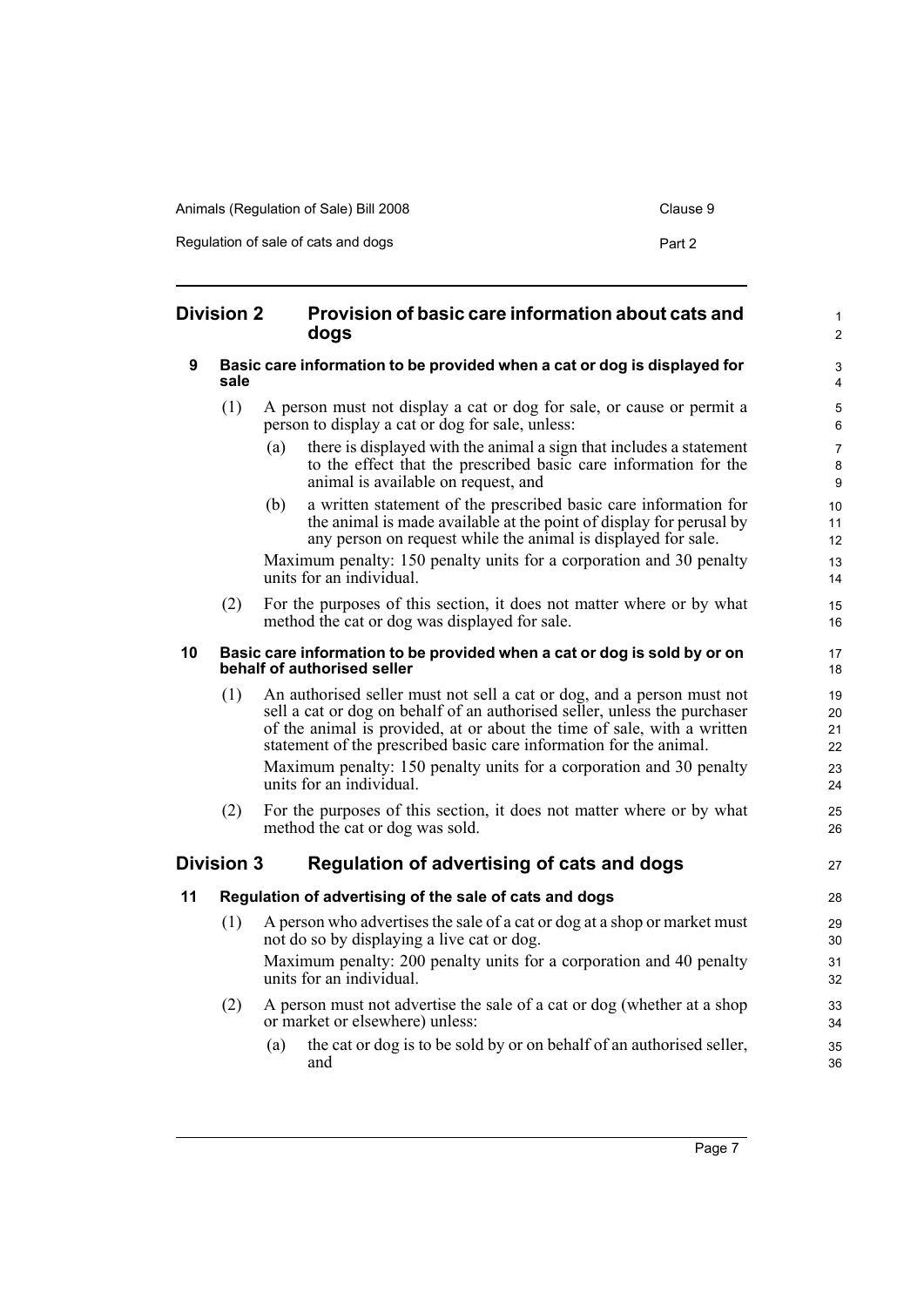## Clause 12 Animals (Regulation of Sale) Bill 2008

Part 2 Regulation of sale of cats and dogs

<span id="page-13-1"></span><span id="page-13-0"></span>

|    |                   | (b) | the advertisement includes a statement to the effect that the<br>prescribed basic care information for the animal is available on<br>request from the authorised seller by whom or on whose behalf<br>the animal is being sold, and                         | $\mathbf{1}$<br>$\overline{2}$<br>$\ensuremath{\mathsf{3}}$<br>$\overline{4}$ |
|----|-------------------|-----|-------------------------------------------------------------------------------------------------------------------------------------------------------------------------------------------------------------------------------------------------------------|-------------------------------------------------------------------------------|
|    |                   | (c) | in the case of an advertisement by or on behalf of a recognised<br>breeder—the advertisement includes a statement of the name of<br>the body that the breeder is a member of and the membership<br>number that the breeder has been allocated by that body. | $\overline{5}$<br>$\,6\,$<br>$\overline{7}$<br>$\bf 8$                        |
|    |                   |     | Maximum penalty: 150 penalty units for a corporation and 30 penalty<br>units for an individual.                                                                                                                                                             | $\boldsymbol{9}$<br>10                                                        |
|    | (3)               |     | A recognised breeder does not commit an offence under this section<br>merely because an advertisement includes a statement, in general terms,<br>about the recognised breeder's business.                                                                   | 11<br>12<br>13                                                                |
|    | (4)               |     | This section applies even if the person who advertises the sale of a cat<br>or dog does not receive any fee or reward for doing so.                                                                                                                         | 14<br>15                                                                      |
|    | (5)               |     | This section does not apply to the advertising of the sale of a working<br>dog by a person whose principal occupation is primary production and<br>who is not in the business of selling dogs, but only if:                                                 | 16<br>17<br>18                                                                |
|    |                   | (a) | the advertisement makes it clear that the dog is being sold as a<br>working dog, and                                                                                                                                                                        | 19<br>20                                                                      |
|    |                   | (b) | the proposed seller's Australian Business Number is included in<br>the advertisement.                                                                                                                                                                       | 21<br>22                                                                      |
|    | <b>Division 4</b> |     | Regulation of business of selling or breeding cats<br>and dogs                                                                                                                                                                                              | 23<br>24                                                                      |
| 12 | for sale          |     | Prohibition on carrying on business of selling or breeding cats and dogs                                                                                                                                                                                    | 25<br>26                                                                      |
|    | (1)               |     | A person must not carry on a business of:                                                                                                                                                                                                                   | 27                                                                            |
|    |                   | (a) | selling cats or dogs, or                                                                                                                                                                                                                                    | 28                                                                            |
|    |                   | (b) | breeding cats or dogs for sale.                                                                                                                                                                                                                             | 29                                                                            |
|    |                   |     | Maximum penalty: 500 penalty units for a corporation and 100 penalty<br>units for an individual.                                                                                                                                                            | 30<br>31                                                                      |
|    | (2)               |     | This section does not apply to:                                                                                                                                                                                                                             | 32                                                                            |
|    |                   | (a) | the selling of cats or dogs by an authorised seller, or                                                                                                                                                                                                     | 33                                                                            |
|    |                   | (b) | the breeding of cats or dogs by a recognised breeder.                                                                                                                                                                                                       | 34                                                                            |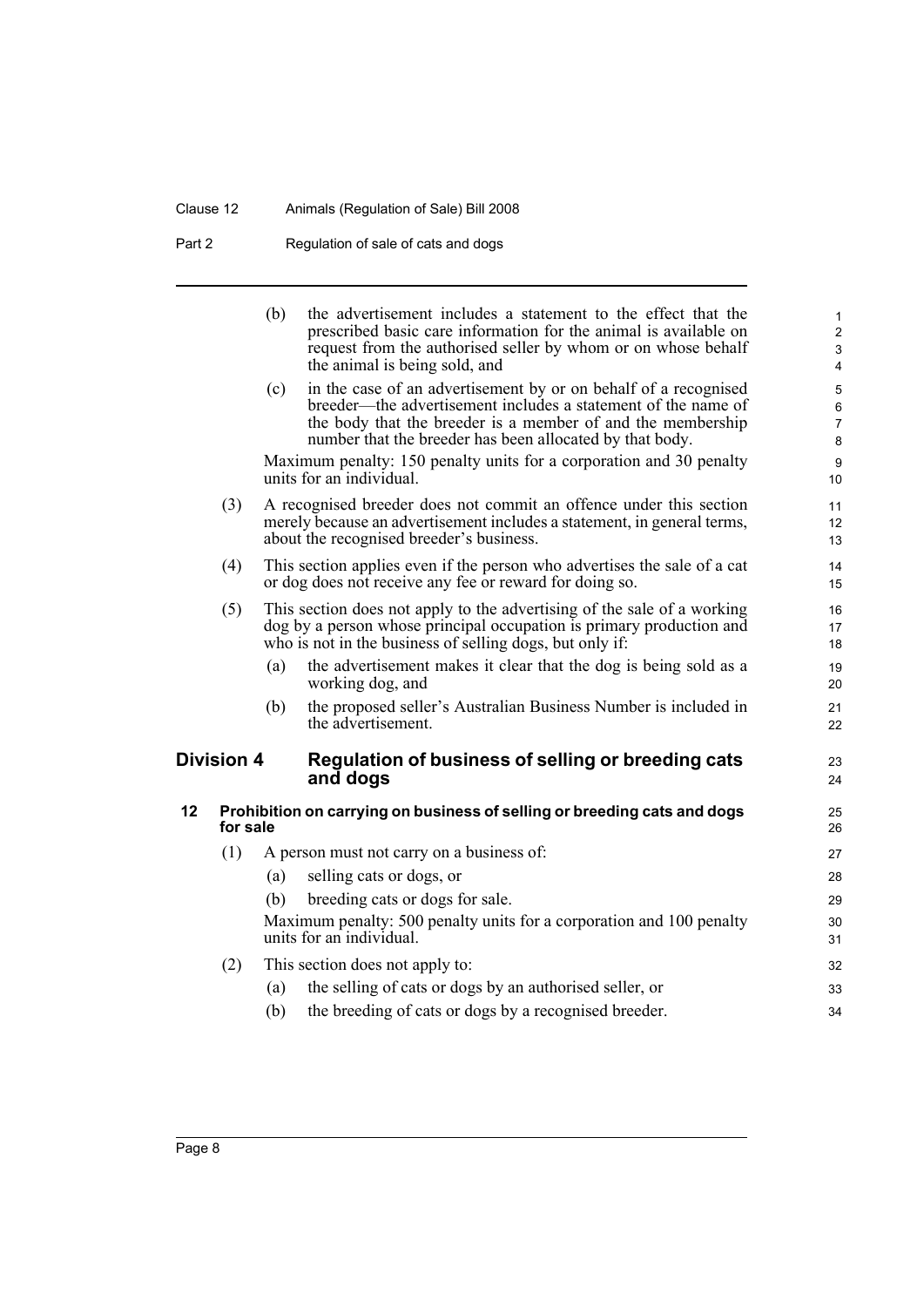| Animals (Regulation of Sale) Bill 2008                 | Clause 13 |
|--------------------------------------------------------|-----------|
| Regulation of sale of mammals other than cats and dogs | Part 3    |

## <span id="page-14-0"></span>**Part 3 Regulation of sale of mammals other than cats and dogs**

<span id="page-14-1"></span>

| 13 | Prohibition on display of mammals in shop windows |                                                                                                 |        |
|----|---------------------------------------------------|-------------------------------------------------------------------------------------------------|--------|
|    | (1)                                               | A person must not display a mammal (other than a cat or dog) for sale:                          |        |
|    |                                                   | in a shop window, or<br>(a)                                                                     | 5      |
|    |                                                   | in any other part of a shop that can easily be seen by a person<br>(b)<br>outside the shop.     | 6<br>7 |
|    |                                                   | Maximum penalty: 200 penalty units for a corporation and 40 penalty<br>units for an individual. |        |
|    |                                                   | Note. Section 6 prohibits the keeping of cats and dogs at shops or markets.                     | 10     |
|    | (2)                                               | This section does not apply to the display of livestock.                                        | 11     |

1 2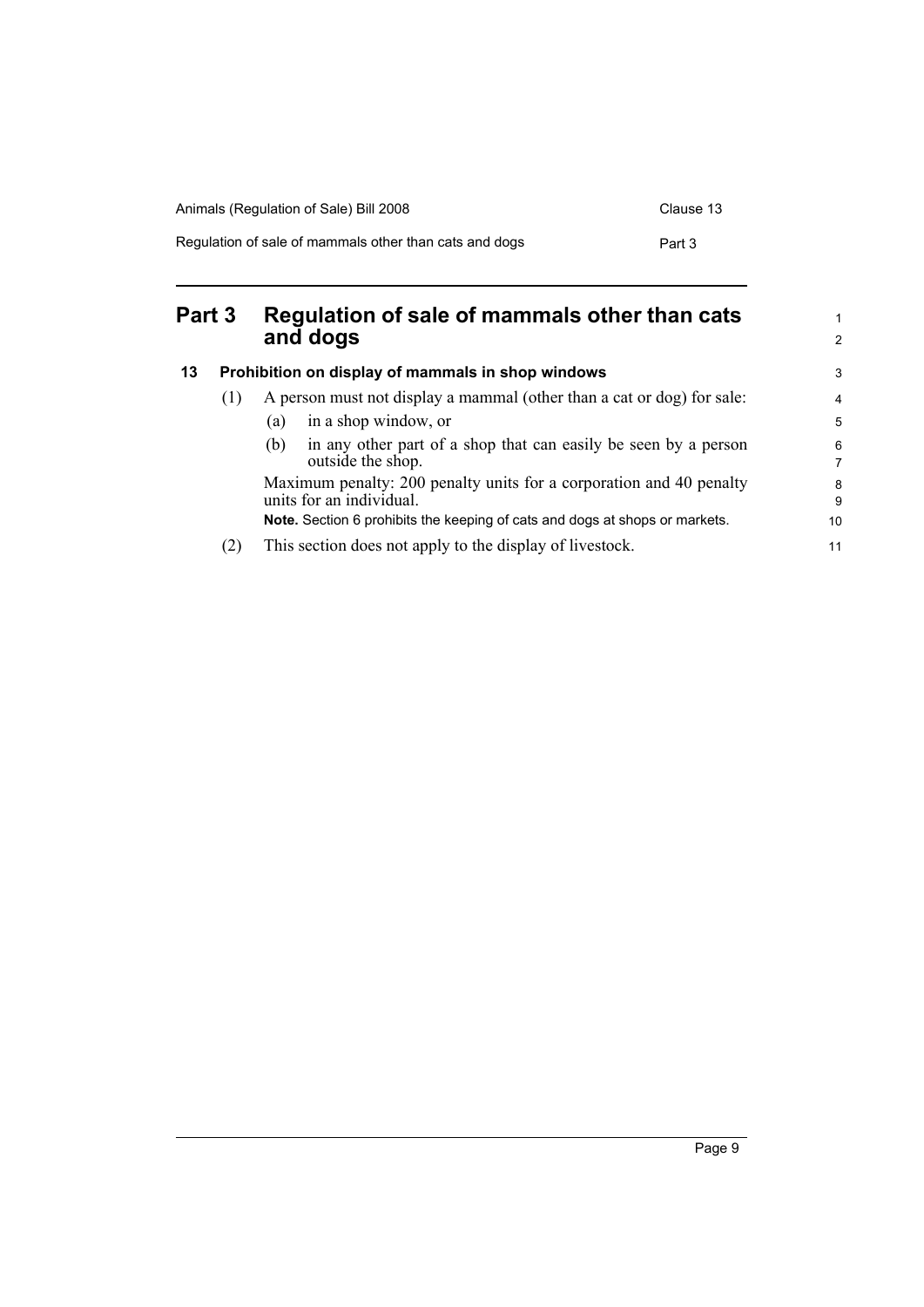### Clause 14 Animals (Regulation of Sale) Bill 2008

Part 4 Regulation of recognised breeders

## <span id="page-15-0"></span>**Part 4 Regulation of recognised breeders**

### <span id="page-15-1"></span>**14 Regulations may prescribe certain standards**

The regulations may prescribe standards that must be complied with by recognised breeders, including standards relating to the confinement, transport and welfare of mammals.

1

### <span id="page-15-2"></span>**15 Recognised breeders must comply with prescribed standards**

A recognised breeder must comply with any standards prescribed by the regulations under section 14.

Maximum penalty: 250 penalty units for a corporation and 50 penalty units for an individual.

### <span id="page-15-3"></span>**16 Powers of inspectors under Prevention of Cruelty to Animals Act 1979**

- (1) An inspector appointed under the *Prevention of Cruelty to Animals Act 1979* may exercise any power under Division 2 of Part 2A of that Act in relation to a recognised breeder if the inspector believes on reasonable grounds that the recognised breeder has failed to comply with any of the standards prescribed by the regulations under this Act that apply to the breeder.
- (2) For the purpose of the exercise of those powers, Division 2 of Part 2A of the *Prevention of Cruelty to Animals Act 1979* applies as if a contravention by a recognised breeder of a regulation made under section 14 were a contravention of the regulations under that Act.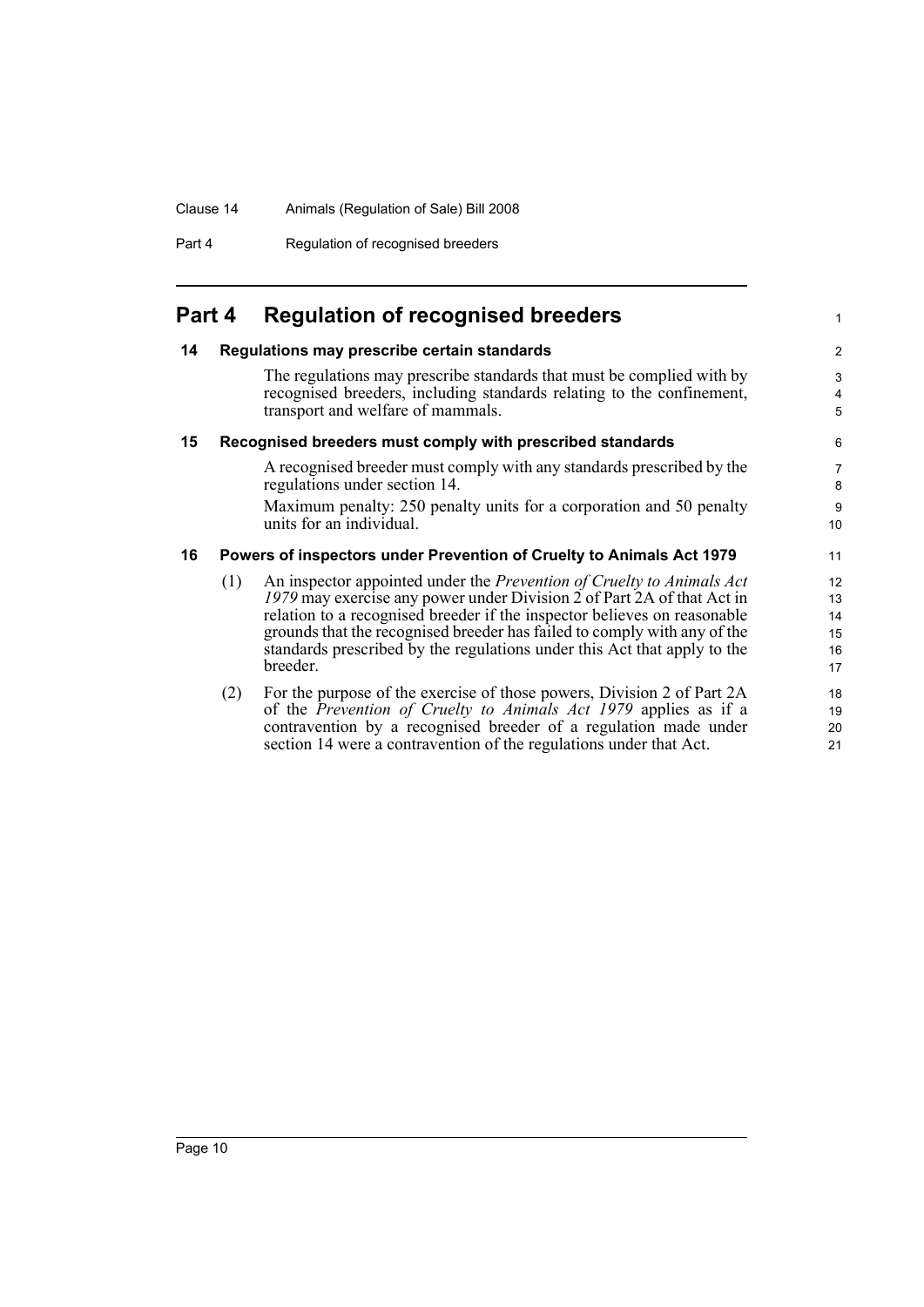Animals (Regulation of Sale) Bill 2008 Clause 17

Proceedings for offences

| ۰,<br>× |  |
|---------|--|
|         |  |

<span id="page-16-3"></span><span id="page-16-2"></span><span id="page-16-1"></span><span id="page-16-0"></span>

| Part 5 |     | <b>Proceedings for offences</b>                                                                                                                                                                                                                                                                                                                |                            |  |
|--------|-----|------------------------------------------------------------------------------------------------------------------------------------------------------------------------------------------------------------------------------------------------------------------------------------------------------------------------------------------------|----------------------------|--|
| 17     |     | Nature of proceedings for offences                                                                                                                                                                                                                                                                                                             | $\overline{c}$             |  |
|        | (1) | Proceedings for an offence against this Act or the regulations may be<br>dealt with:                                                                                                                                                                                                                                                           |                            |  |
|        |     | summarily before a Local Court, or<br>(a)                                                                                                                                                                                                                                                                                                      | $\mathbf 5$                |  |
|        |     | (b)<br>by the Supreme Court in its summary jurisdiction.                                                                                                                                                                                                                                                                                       | 6                          |  |
|        | (2) | If proceedings are brought before a Local Court, the maximum<br>monetary penalty that the Local Court may impose for the offence is,<br>despite any other provision of this Act, 200 penalty units.                                                                                                                                            | 7<br>8<br>9                |  |
| 18     |     | <b>Offences by corporations</b>                                                                                                                                                                                                                                                                                                                | 10                         |  |
|        | (1) | If a corporation contravenes, whether by act or omission, any provision<br>of this Act, each person who is a director of the corporation or who is<br>concerned in the management of the corporation is taken to have<br>contravened the same provision if the person knowingly participated in,<br>authorised or permitted the contravention. | 11<br>12<br>13<br>14<br>15 |  |
|        | (2) | A person may be proceeded against and convicted under a provision<br>pursuant to subsection (1) whether or not the corporation has been<br>proceeded against or has been convicted under the provision.                                                                                                                                        | 16<br>17<br>18             |  |
|        | (3) | Nothing in this section affects any liability imposed on a corporation for<br>an offence committed by the corporation under this Act.                                                                                                                                                                                                          | 19<br>20                   |  |
| 19     |     | <b>Penalty notices</b>                                                                                                                                                                                                                                                                                                                         | 21                         |  |
|        | (1) | An authorised officer may serve a penalty notice on a person if it<br>appears to the officer that the person has committed an offence against<br>this Act or the regulations, being an offence prescribed by the<br>regulations as a penalty notice offence.                                                                                   | 22<br>23<br>24<br>25       |  |
|        | (2) | A penalty notice is a notice to the effect that, if the person served does<br>not wish to have the matter determined by a court, the person can pay,<br>within the time and to the person specified in the notice, the amount of<br>the penalty prescribed by the regulations for the offence if dealt with<br>under this section.             | 26<br>27<br>28<br>29<br>30 |  |
|        | (3) | A penalty notice may be served personally or by post.                                                                                                                                                                                                                                                                                          | 31                         |  |
|        | (4) | If the amount of penalty prescribed for an alleged offence is paid under<br>this section, no person is liable to any further proceedings for the<br>alleged offence.                                                                                                                                                                           | 32<br>33<br>34             |  |
|        | (5) | Payment under this section is not to be regarded as an admission of<br>liability for the purpose of, and does not in any way affect or prejudice,<br>any civil claim, action or proceeding arising out of the same occurrence.                                                                                                                 | 35<br>36<br>37             |  |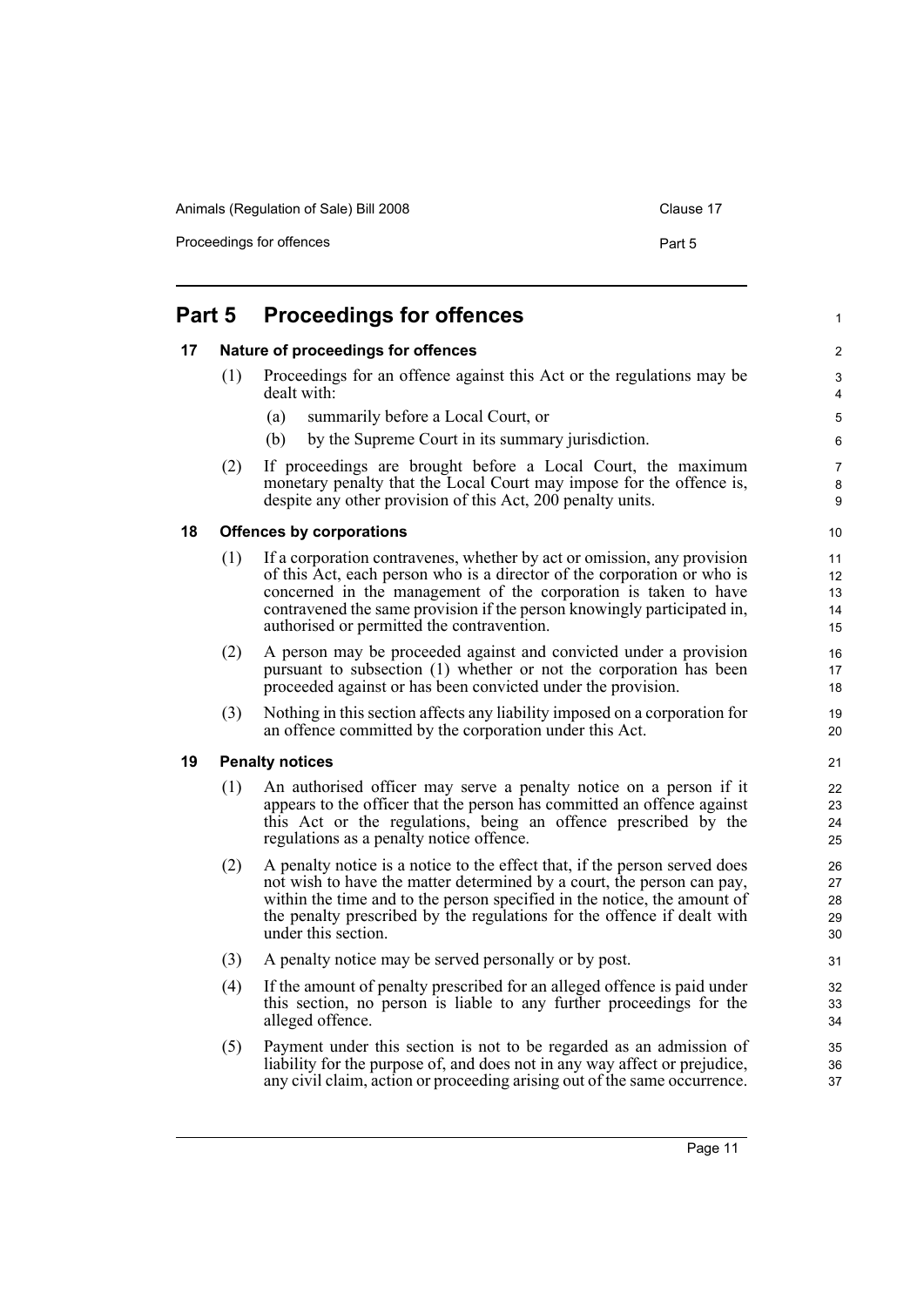### Clause 19 Animals (Regulation of Sale) Bill 2008

Part 5 Proceedings for offences

|     | (6) | The regulations may:                                                                                                                                                              |                                                                                                                                                                                                                          |                                                |  |  |
|-----|-----|-----------------------------------------------------------------------------------------------------------------------------------------------------------------------------------|--------------------------------------------------------------------------------------------------------------------------------------------------------------------------------------------------------------------------|------------------------------------------------|--|--|
|     |     | (a)                                                                                                                                                                               | prescribe an offence for the purposes of this section by specifying<br>the offence or by referring to the provision creating the offence,<br>and                                                                         | $\overline{\mathbf{c}}$<br>3<br>$\overline{4}$ |  |  |
|     |     | (b)                                                                                                                                                                               | prescribe the amount of penalty payable for the offence if dealt<br>with under this section, and                                                                                                                         | 5<br>6                                         |  |  |
|     |     | (c)                                                                                                                                                                               | prescribe different amounts of penalties for different offences or<br>classes of offences.                                                                                                                               | $\overline{7}$<br>8                            |  |  |
|     | (7) | The amount of a penalty prescribed under this section for an offence is<br>not to exceed the maximum amount of penalty that could be imposed for<br>the offence by a court.       |                                                                                                                                                                                                                          |                                                |  |  |
|     | (8) | This section does not limit the operation of any other provision of, or<br>made under, this or any other Act relating to proceedings that may be<br>taken in respect of offences. |                                                                                                                                                                                                                          |                                                |  |  |
| (9) |     | In this section, <i>authorised officer</i> means:<br>15                                                                                                                           |                                                                                                                                                                                                                          |                                                |  |  |
|     |     | (a)                                                                                                                                                                               | a police officer, or                                                                                                                                                                                                     | 16                                             |  |  |
|     |     | (b)                                                                                                                                                                               | an officer of the Royal Society for the Prevention of Cruelty to<br>Animals, New South Wales who is authorised in writing by the<br>Minister as an authorised officer for the purposes of this section,<br><sub>or</sub> | 17<br>18<br>19<br>20                           |  |  |
|     |     | (c)                                                                                                                                                                               | an officer of the Animal Welfare League NSW who is authorised<br>in writing by the Minister as an authorised officer for the<br>purposes of this section, or                                                             | 21<br>22<br>23                                 |  |  |
|     |     | (d)                                                                                                                                                                               | any other person who is authorised in writing by the Minister as<br>an authorised officer for the purposes of this section.                                                                                              | 24<br>25                                       |  |  |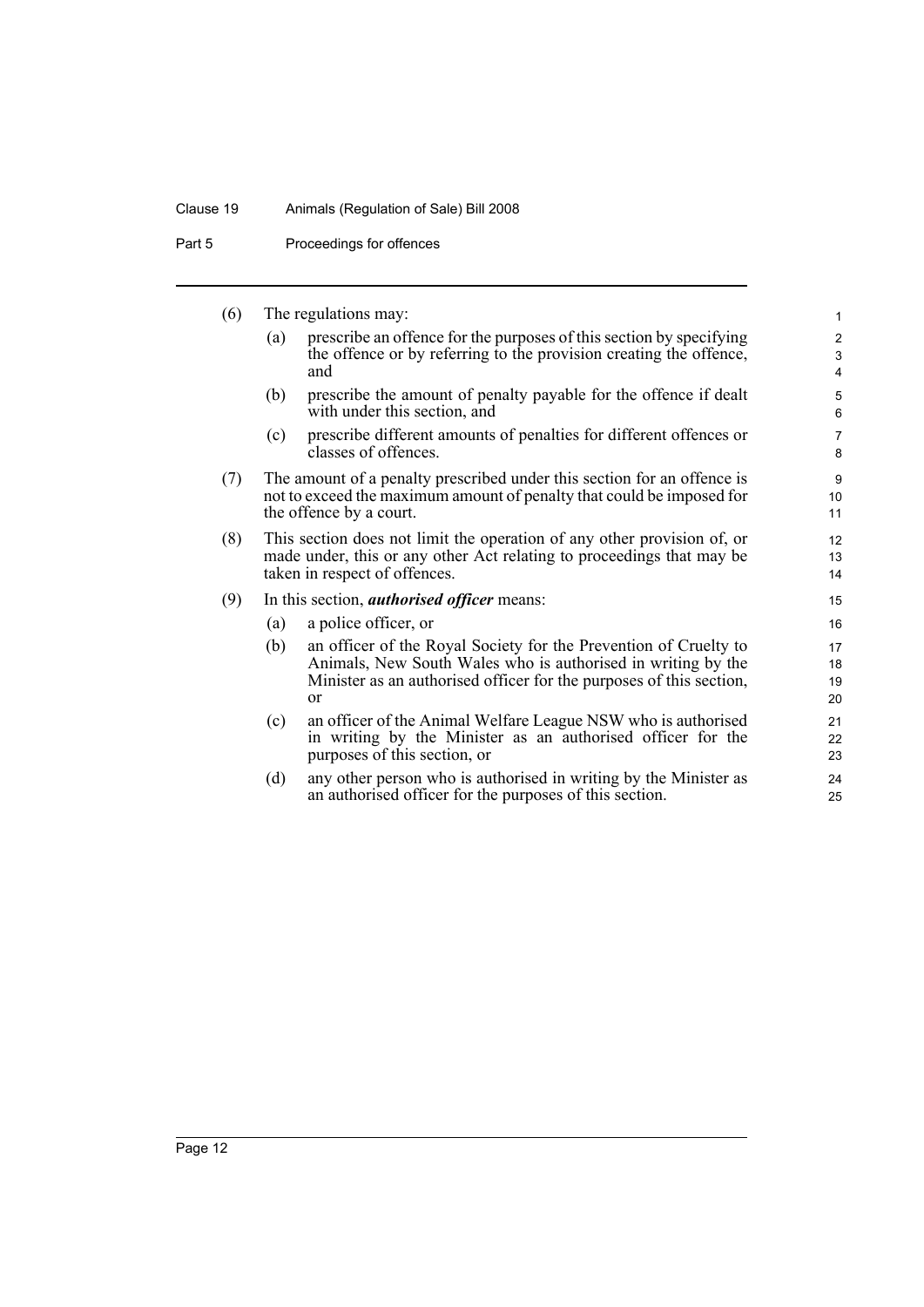Animals (Regulation of Sale) Bill 2008 Clause 20

Miscellaneous **Part 6** 

1

9

#### <span id="page-18-2"></span><span id="page-18-1"></span><span id="page-18-0"></span>**Part 6 Miscellaneous 20 Regulations** (1) The Governor may make regulations, not inconsistent with this Act, for or with respect to any matter that by this Act is required or permitted to be prescribed or that is necessary or convenient to be prescribed for carrying out or giving effect to this Act. (2) The regulations may create offences punishable by a penalty not exceeding 50 penalty units. **21 Regulations may prescribe basic care information** (1) The regulations may prescribe, in relation to cats or dogs, or cats or dogs of a particular breed, information about the basic care requirements of the animal. (2) The prescribed basic care information must include information as to the following matters: (a) the usual life-span of animals of the breed or species to which it relates, (b) the minimum requirements for the humane shelter and accommodation of the animal, (c) the minimum requirements for keeping the animal securely within the home or yard of an owner, (d) the minimum requirements for the humane exercising of the animal, (e) the minimum requirements for the humane provision of social contact with humans and with other animals, respectively and the possible behavioural problems that may arise as a consequence of not doing so, (f) the minimum requirements for disease control and prevention (such as vaccinations, worming and annual check-ups) that are required for the humane treatment of the animal, (g) the costs that could ordinarily be expected to be associated with feeding, registering and keeping the animal and providing it with veterinary attention when it would be humane to provide such attention, (h) the maximum time that the animal can be humanely left unattended if, for example, the owner goes on holidays, (i) the regularity with which an animal must be checked on by a responsible adult if, for example, the owner goes on holidays, and the extent to which the animal must be provided with social contact with humans or with other animals during that time,  $1<sub>0</sub>$ 11 12 13 14 15 16 17 18 19 20 21 22 23 24 25 26 27 28 29 30 31 32 33 34 35 36 37 38 39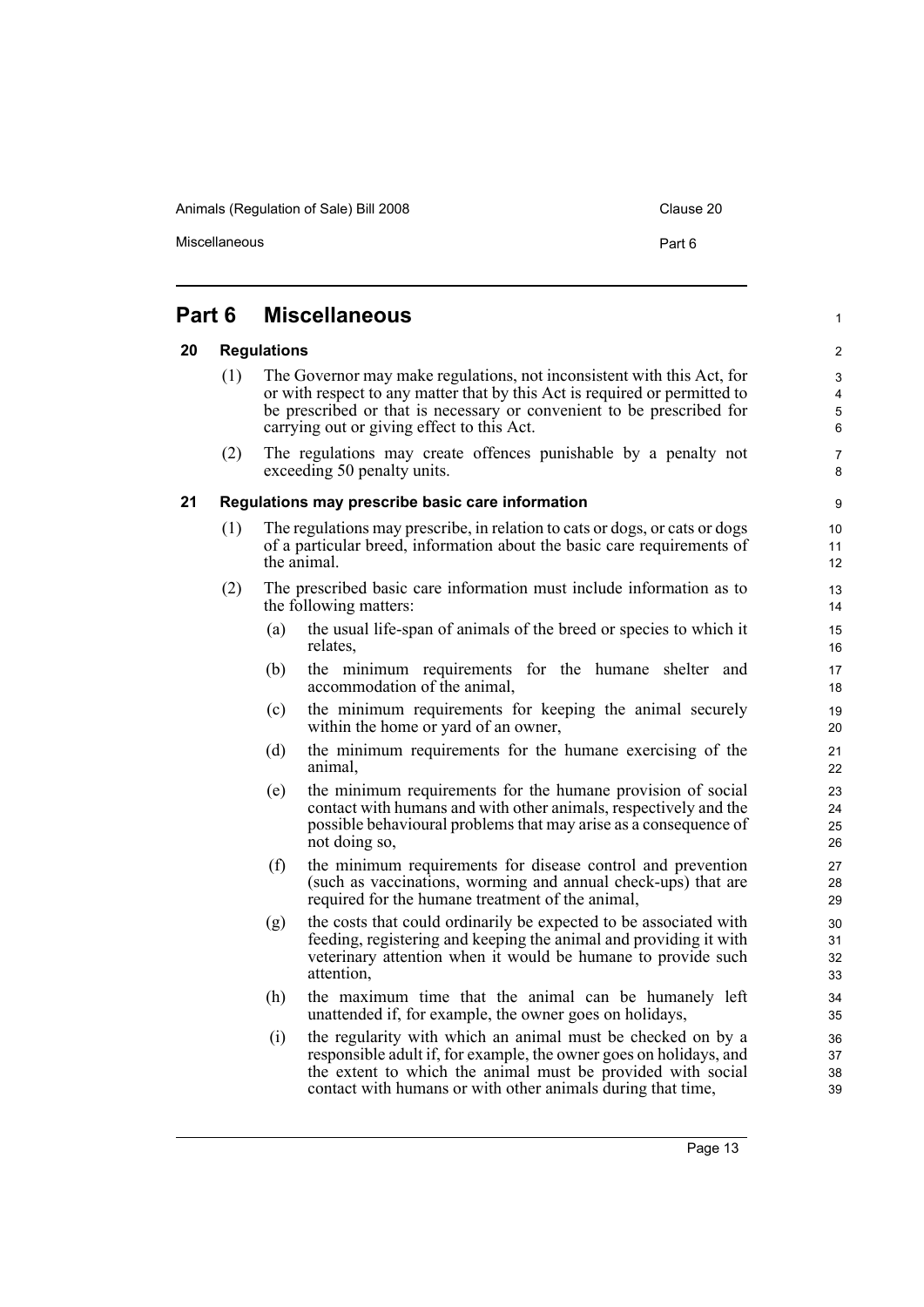### Clause 22 Animals (Regulation of Sale) Bill 2008

Part 6 Miscellaneous

<span id="page-19-3"></span><span id="page-19-2"></span><span id="page-19-1"></span><span id="page-19-0"></span>

|    |                                          | (i)<br>(k) | the number of off-spring that the animal may reasonably be<br>expected to produce in its life time, or on an annual or cyclical<br>basis, if it is not desexed,<br>that mistreating, dumping or otherwise abandoning the animal                                                                                                                                        | $\mathbf{1}$<br>$\overline{\mathbf{c}}$<br>$\mathfrak{S}$<br>4 |  |
|----|------------------------------------------|------------|------------------------------------------------------------------------------------------------------------------------------------------------------------------------------------------------------------------------------------------------------------------------------------------------------------------------------------------------------------------------|----------------------------------------------------------------|--|
|    |                                          |            | are offences, and the maximum penalties for those offences.                                                                                                                                                                                                                                                                                                            | 5                                                              |  |
| 22 |                                          |            | Presumption that a person carries on a business                                                                                                                                                                                                                                                                                                                        | 6                                                              |  |
|    | (1)                                      |            | In any proceedings under this Act, a person who, on more than 6<br>occasions in any period of 12 months, offered for sale or sold any cat,<br>dog or other mammal is presumed to be carrying on a business of selling<br>cats, dogs or such other mammals, respectively, but the presumption<br>may be displaced by evidence that satisfies the court to the contrary. | $\overline{7}$<br>8<br>$\boldsymbol{9}$<br>10<br>11            |  |
|    | (2)                                      |            | Subsection (1) does not limit the means of proving, for the purposes of<br>any proceedings, that a person is carrying on a business of selling cats,<br>dogs or other mammals.                                                                                                                                                                                         | 12<br>13<br>14                                                 |  |
| 23 | <b>Act to bind Crown</b>                 |            |                                                                                                                                                                                                                                                                                                                                                                        |                                                                |  |
|    |                                          |            | This Act binds the Crown in right of New South Wales and, in so far as<br>the legislative power of the Parliament of New South Wales permits, the<br>Crown in all its other capacities.                                                                                                                                                                                | 16<br>17<br>18                                                 |  |
| 24 | <b>Amendment of Acts and regulations</b> |            |                                                                                                                                                                                                                                                                                                                                                                        |                                                                |  |
|    |                                          |            | The Acts and regulations specified in Schedule 1 are amended as set out<br>in that Schedule.                                                                                                                                                                                                                                                                           | 20<br>21                                                       |  |
| 25 | <b>Review of Act</b>                     |            |                                                                                                                                                                                                                                                                                                                                                                        |                                                                |  |
|    | (1)                                      |            | The Minister is to review this Act to determine whether the policy<br>objectives of the Act remain valid and whether the terms of the Act<br>remain appropriate for securing those objectives.                                                                                                                                                                         | 23<br>24<br>25                                                 |  |
|    | (2)                                      |            | The review is to be undertaken as soon as possible after the period of<br>12 months from the date of assent to this Act.                                                                                                                                                                                                                                               | 26<br>27                                                       |  |
|    | (3)                                      |            | A report on the outcome of the review is to be tabled in each House of<br>Parliament within 12 months after the end of the period of 12 months.                                                                                                                                                                                                                        | 28<br>29                                                       |  |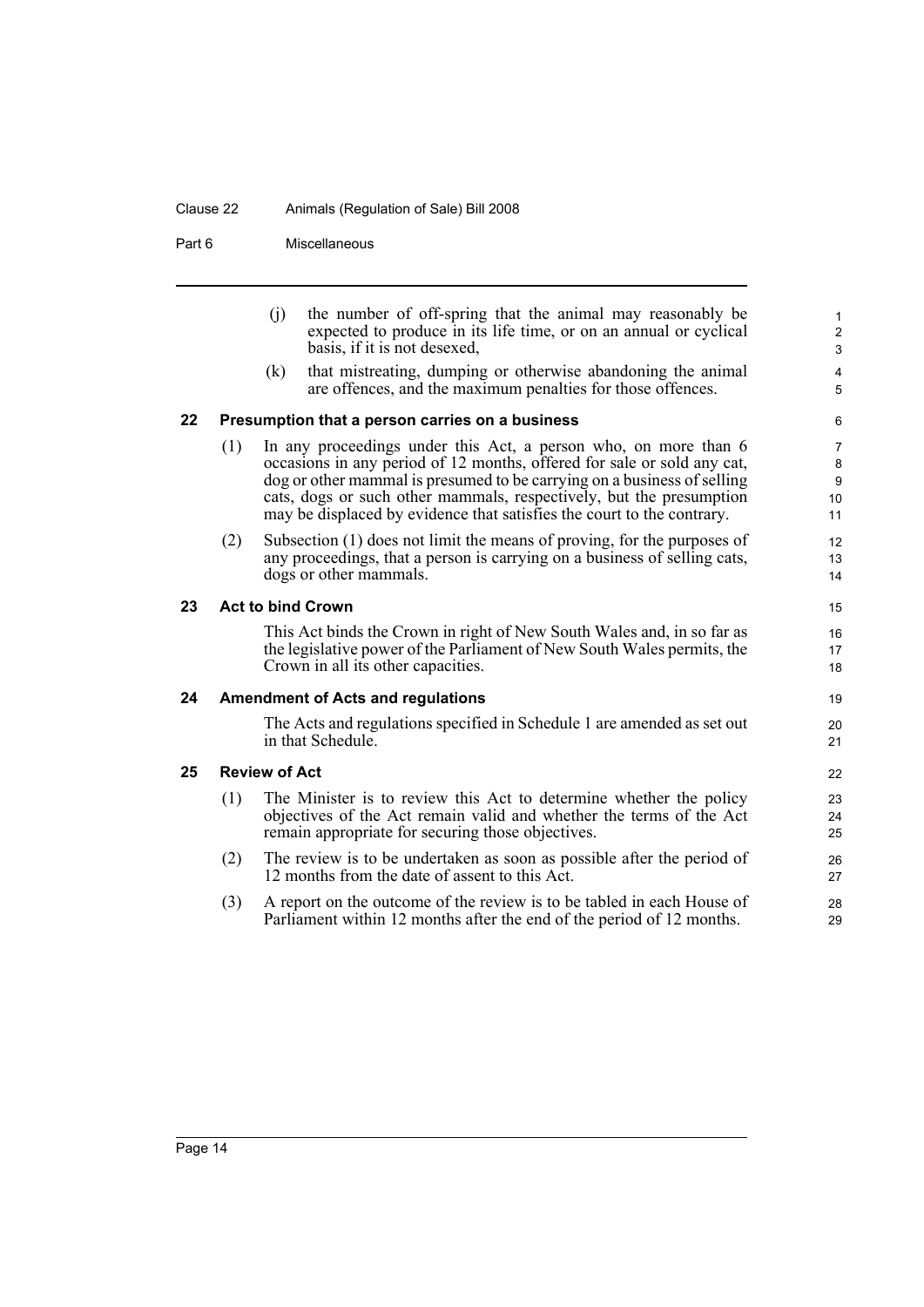Amendment of Acts and regulations Schedule 1

<span id="page-20-0"></span>

|     | <b>Schedule 1</b>                                                                                                   |     | <b>Amendment of Acts and regulations</b>                                                                                                                                                                                                                                                                        | 1                          |  |
|-----|---------------------------------------------------------------------------------------------------------------------|-----|-----------------------------------------------------------------------------------------------------------------------------------------------------------------------------------------------------------------------------------------------------------------------------------------------------------------|----------------------------|--|
|     |                                                                                                                     |     | (Section 24)                                                                                                                                                                                                                                                                                                    | $\overline{c}$             |  |
| 1.1 |                                                                                                                     |     | <b>Companion Animals Act 1998 No 87</b>                                                                                                                                                                                                                                                                         | 3                          |  |
|     |                                                                                                                     |     | Section 14 Dogs prohibited in some public places                                                                                                                                                                                                                                                                | 4                          |  |
|     |                                                                                                                     |     | Omit "a pet shop," from section $14(6)(c)$ .                                                                                                                                                                                                                                                                    | 5                          |  |
| 1.2 |                                                                                                                     |     | <b>Companion Animals Regulation 2008</b>                                                                                                                                                                                                                                                                        | 6                          |  |
| [1] |                                                                                                                     |     | <b>Clause 12 Exemptions from identification requirements</b>                                                                                                                                                                                                                                                    | 7                          |  |
|     |                                                                                                                     |     | Omit clause 12 (3).                                                                                                                                                                                                                                                                                             | 8                          |  |
| [2] |                                                                                                                     |     | <b>Clause 16 Exemptions from registration requirement</b>                                                                                                                                                                                                                                                       | 9                          |  |
|     |                                                                                                                     |     | Insert "(other than a dog or cat) that is a companion animal" after "animal"<br>wherever occurring in clause $16$ (e) and (f).                                                                                                                                                                                  | 10<br>11                   |  |
| 1.3 | <b>Exhibited Animals Protection Regulation 2005</b>                                                                 |     |                                                                                                                                                                                                                                                                                                                 |                            |  |
|     |                                                                                                                     |     | Clause 5 Exhibitions exempted from the operation of the Act                                                                                                                                                                                                                                                     | 13                         |  |
|     | Insert ", being an animal that is not a cat or dog" after "animal" where firstly<br>occurring in clause $5(1)(k)$ . |     |                                                                                                                                                                                                                                                                                                                 |                            |  |
| 1.4 | <b>Fines Act 1996 No 99</b>                                                                                         |     |                                                                                                                                                                                                                                                                                                                 |                            |  |
|     | Schedule 1 Statutory provisions under which penalty notices issued                                                  |     |                                                                                                                                                                                                                                                                                                                 |                            |  |
|     | Insert in alphabetical order of Acts:                                                                               |     |                                                                                                                                                                                                                                                                                                                 |                            |  |
|     |                                                                                                                     |     | Animals (Regulation of Sale) Act 2008, section 19                                                                                                                                                                                                                                                               | 19                         |  |
| 1.5 | <b>Impounding Act 1993 No 31</b>                                                                                    |     |                                                                                                                                                                                                                                                                                                                 |                            |  |
|     | <b>Section 33A</b>                                                                                                  |     |                                                                                                                                                                                                                                                                                                                 |                            |  |
|     | Insert after section 33:                                                                                            |     |                                                                                                                                                                                                                                                                                                                 |                            |  |
|     | 33A                                                                                                                 |     | Failure to collect impounded animal                                                                                                                                                                                                                                                                             | 23                         |  |
|     |                                                                                                                     | (1) | A person who, immediately before an animal is impounded,<br>owned or was in charge of the animal, must collect the<br>impounded animal within 7 days after the person is notified by<br>the impounding authority that the animal has been impounded.<br>Maximum penalty: 200 penalty units for a corporation or | 24<br>25<br>26<br>27<br>28 |  |
|     |                                                                                                                     |     | 40 penalty units for an individual.                                                                                                                                                                                                                                                                             | 29                         |  |